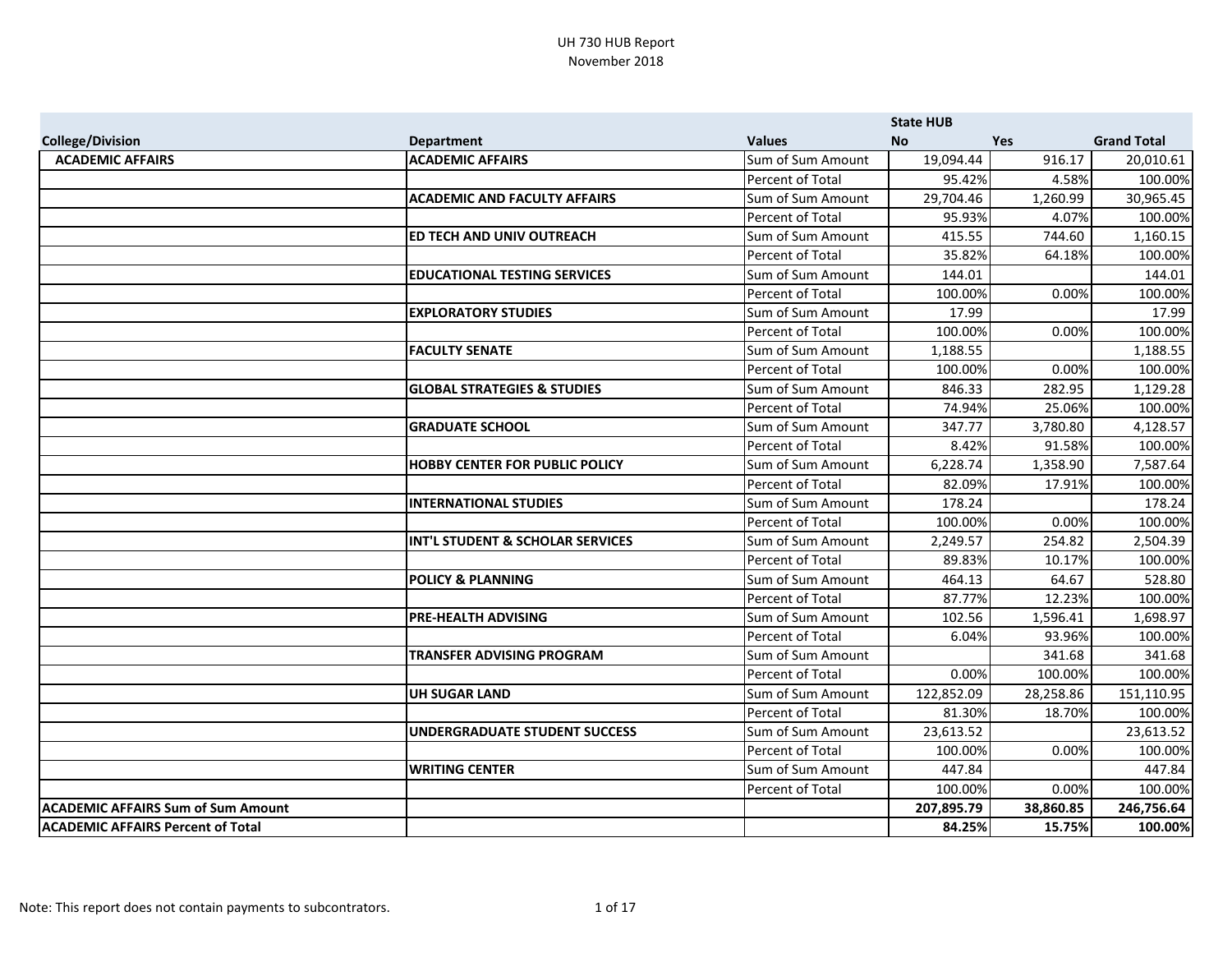|                                   |                                               |                   | <b>State HUB</b> |            |                    |
|-----------------------------------|-----------------------------------------------|-------------------|------------------|------------|--------------------|
| <b>College/Division</b>           | <b>Department</b>                             | <b>Values</b>     | <b>No</b>        | <b>Yes</b> | <b>Grand Total</b> |
| <b>ADMINISTRATION AND FINANCE</b> | <b>A&amp;F MARKETING &amp; COMMUNICATION</b>  | Sum of Sum Amount |                  | 1,035.29   | 1,035.29           |
|                                   |                                               | Percent of Total  | 0.00%            | 100.00%    | 100.00%            |
|                                   | <b>ADMINISTRATION &amp; FINANCE</b>           | Sum of Sum Amount | 41,472.07        | 683.28     | 42,155.35          |
|                                   |                                               | Percent of Total  | 98.38%           | 1.62%      | 100.00%            |
|                                   | <b>AUXILIARY SERVICES OPERATIONS</b>          | Sum of Sum Amount | 27,071.73        | 5,234.81   | 32,306.54          |
|                                   |                                               | Percent of Total  | 83.80%           | 16.20%     | 100.00%            |
|                                   | <b>BUDGET</b>                                 | Sum of Sum Amount | 1,055.83         | 24.20      | 1,080.03           |
|                                   |                                               | Percent of Total  | 97.76%           | 2.24%      | 100.00%            |
|                                   | <b>BUSINESS SERVICES</b>                      | Sum of Sum Amount | 640.89           | 237.68     | 878.57             |
|                                   |                                               | Percent of Total  | 72.95%           | 27.05%     | 100.00%            |
|                                   | <b>BUSINESS SERVICES III</b>                  | Sum of Sum Amount | 271.68           | 747.02     | 1,018.70           |
|                                   |                                               | Percent of Total  | 26.67%           | 73.33%     | 100.00%            |
|                                   | <b>BUSINESS SERVICES SITE II</b>              | Sum of Sum Amount | 339.47           | 1,228.00   | 1,567.47           |
|                                   |                                               | Percent of Total  | 21.66%           | 78.34%     | 100.00%            |
|                                   | <b>CENTRAL FACILITY SERVICES</b>              | Sum of Sum Amount | 1,549.48         | 3,409.95   | 4,959.43           |
|                                   |                                               | Percent of Total  | 31.24%           | 68.76%     | 100.00%            |
|                                   | <b>CONTROLLER PH</b>                          | Sum of Sum Amount | 6,169.80         |            | 6,169.80           |
|                                   |                                               | Percent of Total  | 100.00%          | 0.00%      | 100.00%            |
|                                   | <b>COUGAR CARD</b>                            | Sum of Sum Amount | 16,732.74        | 3,588.60   | 20,321.34          |
|                                   |                                               | Percent of Total  | 82.34%           | 17.66%     | 100.00%            |
|                                   | <b>CULLEN PERFORMANCE HALL</b>                | Sum of Sum Amount | 43,506.11        | 1,488.89   | 44,995.00          |
|                                   |                                               | Percent of Total  | 96.69%           | 3.31%      | 100.00%            |
|                                   | DEPT OF PUBLIC SAFETY ADMINIST                | Sum of Sum Amount | 1,358.30         |            | 1,358.30           |
|                                   |                                               | Percent of Total  | 100.00%          | 0.00%      | 100.00%            |
|                                   | <b>EMERGENCY MANAGEMENT</b>                   | Sum of Sum Amount | 81.13            |            | 81.13              |
|                                   |                                               | Percent of Total  | 100.00%          | 0.00%      | 100.00%            |
|                                   | <b>ENTERPRISE SYSTEMS</b>                     | Sum of Sum Amount | 388,668.91       | 8,208.45   | 396,877.36         |
|                                   |                                               | Percent of Total  | 97.93%           | 2.07%      | 100.00%            |
|                                   | <b>ENV HEALTH &amp; LIFE SAFETY</b>           | Sum of Sum Amount | 2,199.30         | 69.99      | 2,269.29           |
|                                   |                                               | Percent of Total  | 96.92%           | 3.08%      | 100.00%            |
|                                   | <b>FACILITIES MANAGEMENT</b>                  | Sum of Sum Amount | 3,198.69         | 4,809.82   | 8,008.51           |
|                                   |                                               | Percent of Total  | 39.94%           | 60.06%     | 100.00%            |
|                                   | <b>FACILITIES OPERATION &amp; MAINT</b>       | Sum of Sum Amount | 5,179.66         |            | 5,179.66           |
|                                   |                                               | Percent of Total  | 100.00%          | 0.00%      | 100.00%            |
|                                   | <b>FACILITIES PLANNING &amp; CONSTRUCTION</b> | Sum of Sum Amount | 8,003,669.07     | 827,440.55 | 8,831,109.62       |
|                                   |                                               | Percent of Total  | 90.63%           | 9.37%      | 100.00%            |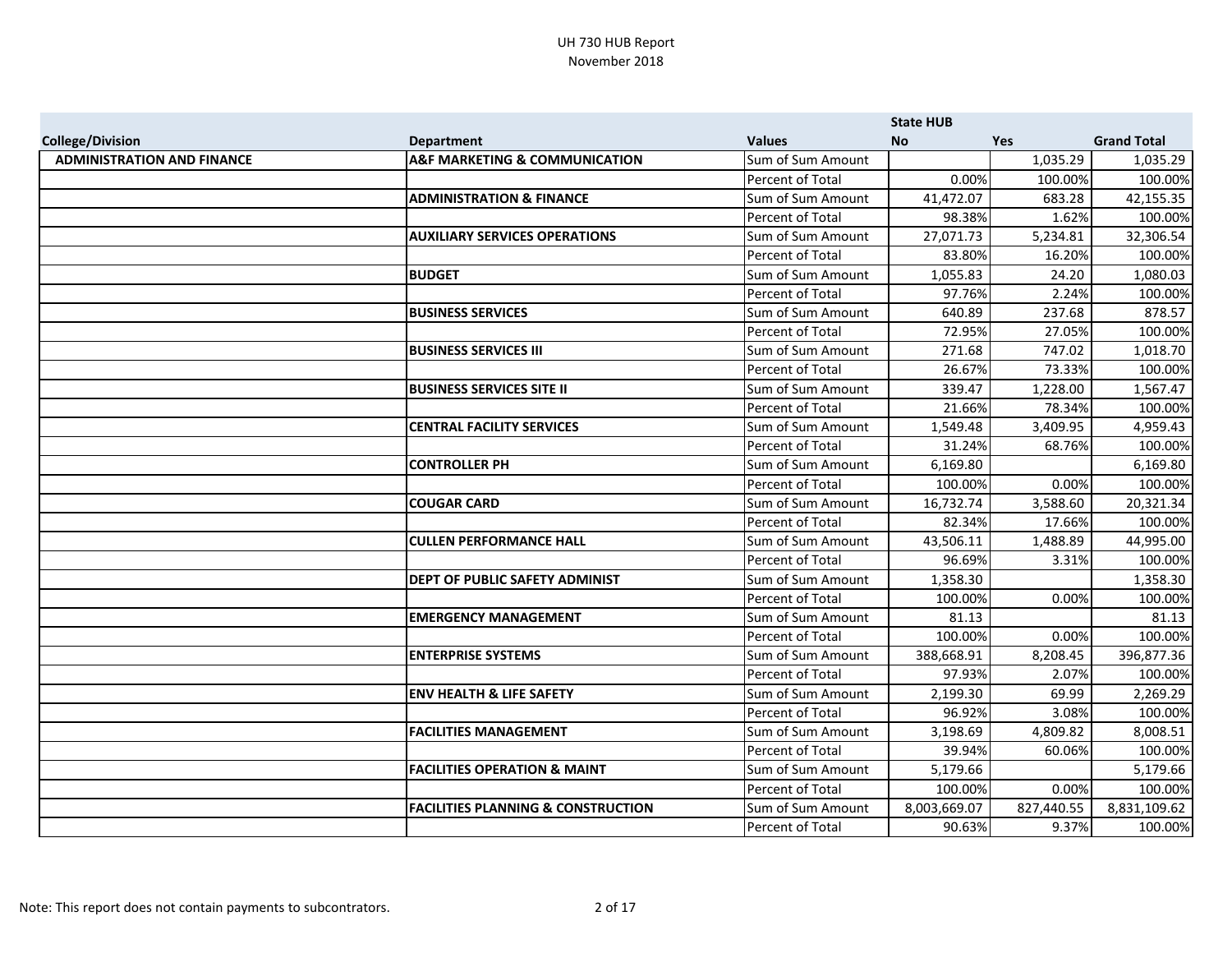|                                   |                                                 |                         | <b>State HUB</b> |           |                    |
|-----------------------------------|-------------------------------------------------|-------------------------|------------------|-----------|--------------------|
| <b>College/Division</b>           | <b>Department</b>                               | <b>Values</b>           | <b>No</b>        | Yes       | <b>Grand Total</b> |
| <b>ADMINISTRATION AND FINANCE</b> | <b>FACILITIES/CONSTRUCTION MGMT ADMIN</b>       | Sum of Sum Amount       |                  | 128.52    | 128.52             |
|                                   |                                                 | Percent of Total        | 0.00%            | 100.00%   | 100.00%            |
|                                   | <b>FINANCE-A&amp;F</b>                          | Sum of Sum Amount       | 7,683.49         | 300.54    | 7,984.03           |
|                                   |                                                 | Percent of Total        | 96.24%           | 3.76%     | 100.00%            |
|                                   | FIRE LIFE SAFETY SERVICES                       | Sum of Sum Amount       | 4,339.00         |           | 4,339.00           |
|                                   |                                                 | Percent of Total        | 100.00%          | 0.00%     | 100.00%            |
|                                   | <b>HIGH PERFORMANCE &amp; COMPUTING NETWORK</b> | Sum of Sum Amount       | 1,612.73         | 500.50    | 2,113.23           |
|                                   |                                                 | Percent of Total        | 76.32%           | 23.68%    | 100.00%            |
|                                   | <b>HUB PROGRAMS</b>                             | Sum of Sum Amount       | 15.00            | 5,603.83  | 5,618.83           |
|                                   |                                                 | Percent of Total        | 0.27%            | 99.73%    | 100.00%            |
|                                   | <b>HUMAN RESOURCES</b>                          | Sum of Sum Amount       | 40,618.02        | 2,022.75  | 42,640.77          |
|                                   |                                                 | Percent of Total        | 95.26%           | 4.74%     | 100.00%            |
|                                   | <b>INST - BUDGET</b>                            | Sum of Sum Amount       | 577.50           |           | 577.50             |
|                                   |                                                 | Percent of Total        | 100.00%          | 0.00%     | 100.00%            |
|                                   | <b>INST - BUSINESS SERVICES</b>                 | Sum of Sum Amount       | 122,623.95       |           | 122,623.95         |
|                                   |                                                 | Percent of Total        | 100.00%          | 0.00%     | 100.00%            |
|                                   | <b>INST - HUMAN RESOURCES</b>                   | Sum of Sum Amount       | 1,365.00         |           | 1,365.00           |
|                                   |                                                 | <b>Percent of Total</b> | 100.00%          | 0.00%     | 100.00%            |
|                                   | <b>KUHF RADIO</b>                               | Sum of Sum Amount       | 62,508.16        | 17,162.62 | 79,670.78          |
|                                   |                                                 | Percent of Total        | 78.46%           | 21.54%    | 100.00%            |
|                                   | <b>MINOR AND PLANNED PROJECTS</b>               | Sum of Sum Amount       | 53,346.90        | 62,299.91 | 115,646.81         |
|                                   |                                                 | Percent of Total        | 46.13%           | 53.87%    | 100.00%            |
|                                   | <b>MINOR IN-HOUSE CONSTRUCTION</b>              | Sum of Sum Amount       | 26,059.11        | 6,695.00  | 32,754.11          |
|                                   |                                                 | Percent of Total        | 79.56%           | 20.44%    | 100.00%            |
|                                   | <b>OFFICE EQUAL OPPORTUNITY SRVS</b>            | Sum of Sum Amount       | 5,175.20         | 179.03    | 5,354.23           |
|                                   |                                                 | Percent of Total        | 96.66%           | 3.34%     | 100.00%            |
|                                   | <b>OFFICE OF SUSTAINABILITY</b>                 | Sum of Sum Amount       | 199.12           |           | 199.12             |
|                                   |                                                 | Percent of Total        | 100.00%          | 0.00%     | 100.00%            |
|                                   | PARKING & TRANSPORTATION OPERATIONS             | Sum of Sum Amount       | 851,547.98       | 12,014.05 | 863,562.03         |
|                                   |                                                 | Percent of Total        | 98.61%           | 1.39%     | 100.00%            |
|                                   | PHY PLANT-AUTOMOTIVE                            | Sum of Sum Amount       | 15,505.48        | 1,687.08  | 17,192.56          |
|                                   |                                                 | Percent of Total        | 90.19%           | 9.81%     | 100.00%            |
|                                   | PHY PLANT-GROUNDS MAINT                         | Sum of Sum Amount       | 15,388.68        |           | 15,388.68          |
|                                   |                                                 | Percent of Total        | 100.00%          | 0.00%     | 100.00%            |
|                                   | PHY PLANT-SOLID WASTE                           | Sum of Sum Amount       | 4,278.52         |           | 4,278.52           |
|                                   |                                                 | Percent of Total        | 100.00%          | 0.00%     | 100.00%            |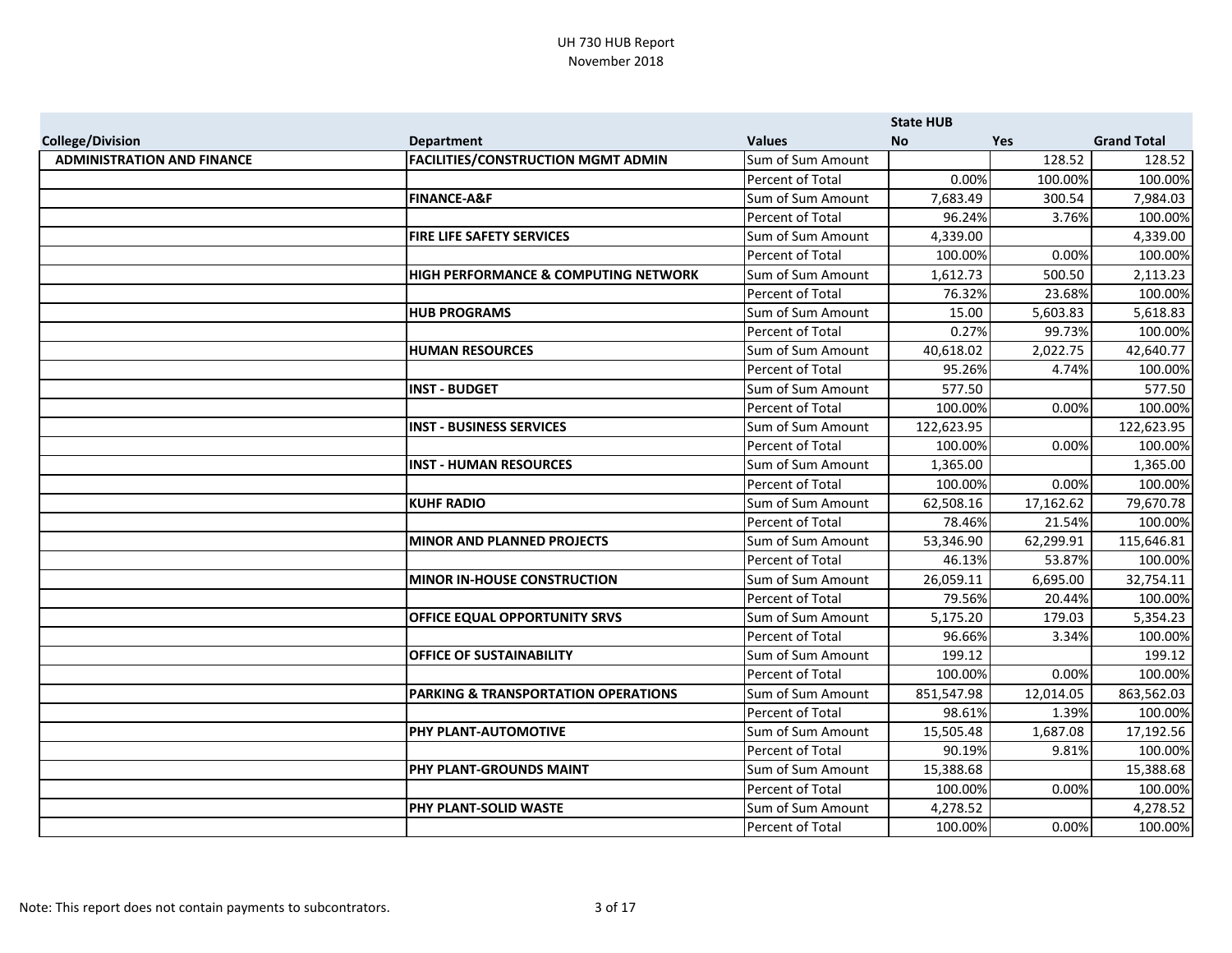|                                                     |                                          |                   | <b>State HUB</b> |              |                    |
|-----------------------------------------------------|------------------------------------------|-------------------|------------------|--------------|--------------------|
| <b>College/Division</b>                             | <b>Department</b>                        | <b>Values</b>     | <b>No</b>        | Yes          | <b>Grand Total</b> |
| <b>ADMINISTRATION AND FINANCE</b>                   | <b>PHYSICAL PLANT</b>                    | Sum of Sum Amount | 156,076.20       | 408,554.35   | 564,630.55         |
|                                                     |                                          | Percent of Total  | 27.64%           | 72.36%       | 100.00%            |
|                                                     | <b>POLICE</b>                            | Sum of Sum Amount | 71,377.00        | 1,034.97     | 72,411.97          |
|                                                     |                                          | Percent of Total  | 98.57%           | 1.43%        | 100.00%            |
|                                                     | <b>POSTAL SERVICES OPERATIONS</b>        | Sum of Sum Amount | 1,078.89         | 162.87       | 1,241.76           |
|                                                     |                                          | Percent of Total  | 86.88%           | 13.12%       | 100.00%            |
|                                                     | <b>PRINTING OPERATIONS</b>               | Sum of Sum Amount | 9,733.75         | 1,347.62     | 11,081.37          |
|                                                     |                                          | Percent of Total  | 87.84%           | 12.16%       | 100.00%            |
|                                                     | <b>PUBLIC ART</b>                        | Sum of Sum Amount | 51,494.84        | 419.88       | 51,914.72          |
|                                                     |                                          | Percent of Total  | 99.19%           | 0.81%        | 100.00%            |
|                                                     | <b>PUBLIC SAFETY SYSTEMS</b>             | Sum of Sum Amount | 1,189.02         | 220.22       | 1,409.24           |
|                                                     |                                          | Percent of Total  | 84.37%           | 15.63%       | 100.00%            |
|                                                     | <b>RISK MANAGEMENT</b>                   | Sum of Sum Amount | 407.58           |              | 407.58             |
|                                                     |                                          | Percent of Total  | 100.00%          | 0.00%        | 100.00%            |
|                                                     | <b>SERVICE LEVEL AGREEMENT</b>           | Sum of Sum Amount | 1,060.80         | 2,876.44     | 3,937.24           |
|                                                     |                                          | Percent of Total  | 26.94%           | 73.06%       | 100.00%            |
|                                                     | <b>STUDENT BUSINESS SERVICES</b>         | Sum of Sum Amount | 13,290.21        | 2,116.84     | 15,407.05          |
|                                                     |                                          | Percent of Total  | 86.26%           | 13.74%       | 100.00%            |
|                                                     | <b>TECHNOLOGY SERVICES &amp; SUPPORT</b> | Sum of Sum Amount | 387,191.52       | 959,121.57   | 1,346,313.09       |
|                                                     |                                          | Percent of Total  | 28.76%           | 71.24%       | 100.00%            |
|                                                     | <b>TV PUBLIC BROADCASTING</b>            | Sum of Sum Amount | 90,684.09        | 10,827.39    | 101,511.48         |
|                                                     |                                          | Percent of Total  | 89.33%           | 10.67%       | 100.00%            |
|                                                     | UH SPORTS & ENTERTAINMENT SVC            | Sum of Sum Amount | 439,966.29       |              | 439,966.29         |
|                                                     |                                          | Percent of Total  | 100.00%          | 0.00%        | 100.00%            |
|                                                     | UIT EXTERNALLY FUNDED PROJECTS           | Sum of Sum Amount | 3,225.33         | 11,427.10    | 14,652.43          |
|                                                     |                                          | Percent of Total  | 22.01%           | 77.99%       | 100.00%            |
|                                                     | <b>UIT SECURITY</b>                      | Sum of Sum Amount | 3,397.38         | 223,695.90   | 227,093.28         |
|                                                     |                                          | Percent of Total  | 1.50%            | 98.50%       | 100.00%            |
|                                                     | UNIV PROPERTY SERVICES OPERATIONS        | Sum of Sum Amount | 210,364.00       | 2,883.60     | 213,247.60         |
|                                                     |                                          | Percent of Total  | 98.65%           | 1.35%        | 100.00%            |
|                                                     | UNIVERSITY INFORMATION TECHNOLOGY        | Sum of Sum Amount | 5,886.66         | 105.64       | 5,992.30           |
|                                                     |                                          | Percent of Total  | 98.24%           | 1.76%        | 100.00%            |
| <b>ADMINISTRATION AND FINANCE Sum of Sum Amount</b> |                                          |                   | 11,202,432.26    | 2,591,594.75 | 13,794,027.01      |
| <b>ADMINISTRATION AND FINANCE Percent of Total</b>  |                                          |                   | 81.21%           | 18.79%       | 100.00%            |
| <b>ARCHITECTURE</b>                                 | <b>COMMU DESIGN CNTR SUSAN ROGERS</b>    | Sum of Sum Amount | 665.00           |              | 665.00             |
|                                                     |                                          | Percent of Total  | 100.00%          | 0.00%        | 100.00%            |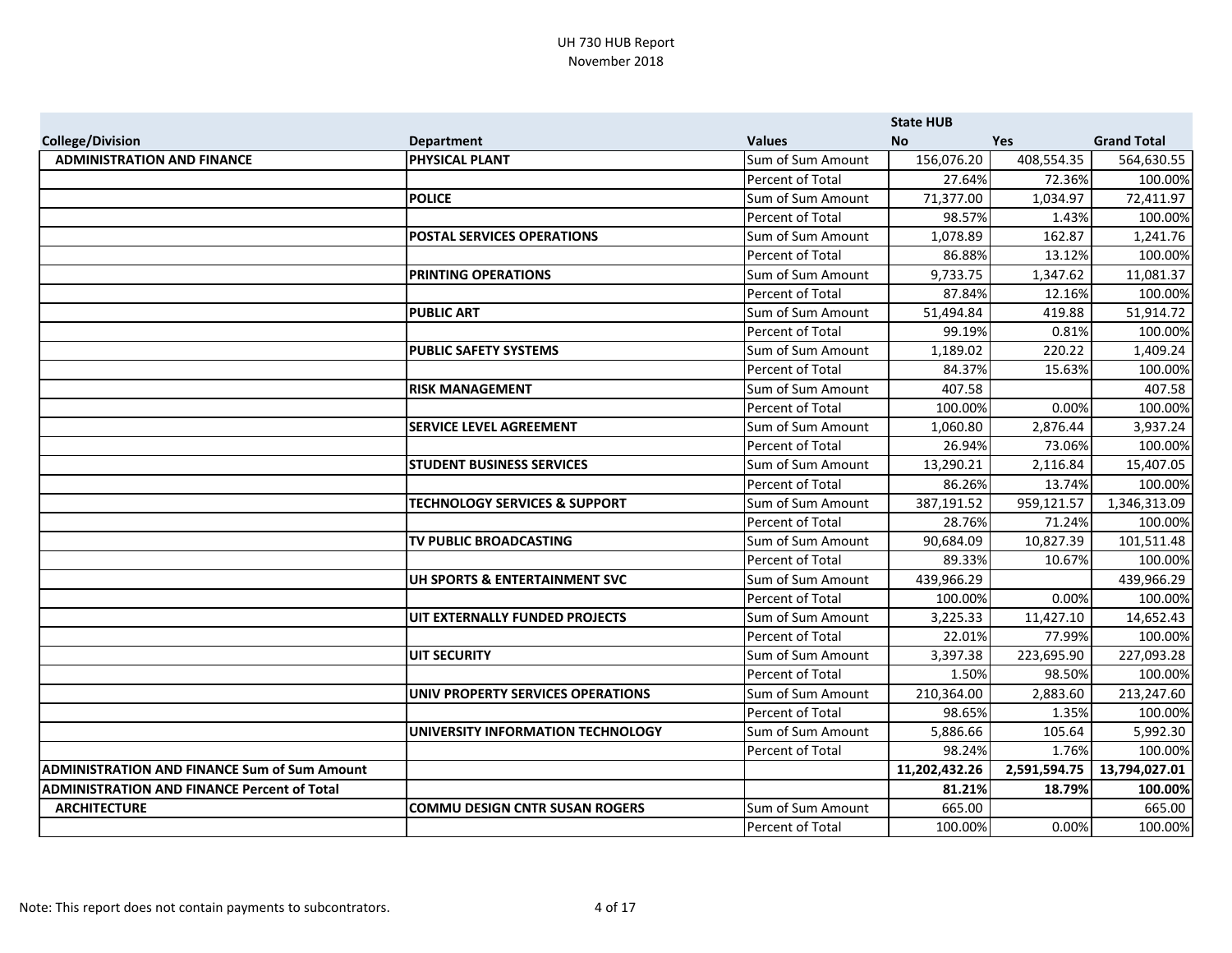|                                       |                                             |                   | <b>State HUB</b> |           |                    |
|---------------------------------------|---------------------------------------------|-------------------|------------------|-----------|--------------------|
| <b>College/Division</b>               | <b>Department</b>                           | <b>Values</b>     | <b>No</b>        | Yes       | <b>Grand Total</b> |
| <b>ARCHITECTURE</b>                   | <b>DEAN, ARCHITECTURE</b>                   | Sum of Sum Amount | 42,970.39        | 16,568.74 | 59,539.13          |
|                                       |                                             | Percent of Total  | 72.17%           | 27.83%    | 100.00%            |
| <b>ARCHITECTURE Sum of Sum Amount</b> |                                             |                   | 43,635.39        | 16,568.74 | 60,204.13          |
| <b>ARCHITECTURE Percent of Total</b>  |                                             |                   | 72.48%           | 27.52%    | 100.00%            |
| <b>Business Administration</b>        | <b>ACCOUNTANCY AND TAXATION</b>             | Sum of Sum Amount | 7,548.58         | 734.55    | 8,283.13           |
|                                       |                                             | Percent of Total  | 91.13%           | 8.87%     | 100.00%            |
|                                       | <b>ACCOUNTING CERTIFICATE PROGRAM</b>       | Sum of Sum Amount | 8,700.00         | 207.70    | 8,907.70           |
|                                       |                                             | Percent of Total  | 97.67%           | 2.33%     | 100.00%            |
|                                       | <b>BAUER CAREER SERVICES CTR</b>            | Sum of Sum Amount | 28,846.63        | 360.73    | 29,207.36          |
|                                       |                                             | Percent of Total  | 98.76%           | 1.24%     | 100.00%            |
|                                       | <b>BAUER COMMUNICATIONS</b>                 | Sum of Sum Amount | 30,905.05        | 10,846.88 | 41,751.93          |
|                                       |                                             | Percent of Total  | 74.02%           | 25.98%    | 100.00%            |
|                                       | <b>BAUER DIVISION OF TECHNOLOGY</b>         | Sum of Sum Amount | 19,442.77        | 49,764.54 | 69,207.31          |
|                                       |                                             | Percent of Total  | 28.09%           | 71.91%    | 100.00%            |
|                                       | <b>BAUER EXTERNAL RELATIONS DEPT</b>        | Sum of Sum Amount | 31.98            | 679.64    | 711.62             |
|                                       |                                             | Percent of Total  | 4.49%            | 95.51%    | 100.00%            |
|                                       | <b>BAUER GRADUATE PROFESSIONAL PROGRAMS</b> | Sum of Sum Amount | 57,013.27        | 8,275.24  | 65,288.51          |
|                                       |                                             | Percent of Total  | 87.33%           | 12.67%    | 100.00%            |
|                                       | <b>CTR FOR EXECUTIVE DEVELOPMENT</b>        | Sum of Sum Amount | 3,434.99         |           | 3,434.99           |
|                                       |                                             | Percent of Total  | 100.00%          | 0.00%     | 100.00%            |
|                                       | <b>DEAN'S OFFICE, BAUER COLLEGE</b>         | Sum of Sum Amount | 35,717.68        | 4,205.03  | 39,922.71          |
|                                       |                                             | Percent of Total  | 89.47%           | 10.53%    | 100.00%            |
|                                       | <b>DECISION AND INFORMATION SCIEN</b>       | Sum of Sum Amount | 685.47           | 12,719.11 | 13,404.58          |
|                                       |                                             | Percent of Total  | 5.11%            | 94.89%    | 100.00%            |
|                                       | <b>EXECUTIVE DEGREE PROGRAMS</b>            | Sum of Sum Amount | 24,555.51        | 410.06    | 24,965.57          |
|                                       |                                             | Percent of Total  | 98.36%           | 1.64%     | 100.00%            |
|                                       | <b>FINANCE-BAUER COLLEGE</b>                | Sum of Sum Amount | 9,838.83         | 769.77    | 10,608.60          |
|                                       |                                             | Percent of Total  | 92.74%           | 7.26%     | 100.00%            |
|                                       | <b>MANAGEMENT-BAUER COLLEGE</b>             | Sum of Sum Amount | 31,516.38        | 59.88     | 31,576.26          |
|                                       |                                             | Percent of Total  | 99.81%           | 0.19%     | 100.00%            |
|                                       | <b>MARKETING-BAUER COLLEGE</b>              | Sum of Sum Amount | 615.72           | 859.13    | 1,474.85           |
|                                       |                                             | Percent of Total  | 41.75%           | 58.25%    | 100.00%            |
|                                       | <b>SALES EXCELLENCE INSTITUTE</b>           | Sum of Sum Amount | 18,801.02        | 2,698.62  | 21,499.64          |
|                                       |                                             | Percent of Total  | 87.45%           | 12.55%    | 100.00%            |
|                                       | <b>SMALL BUSINESS DEV CENTER</b>            | Sum of Sum Amount | 26,504.60        | 1,130.61  | 27,635.21          |
|                                       |                                             | Percent of Total  | 95.91%           | 4.09%     | 100.00%            |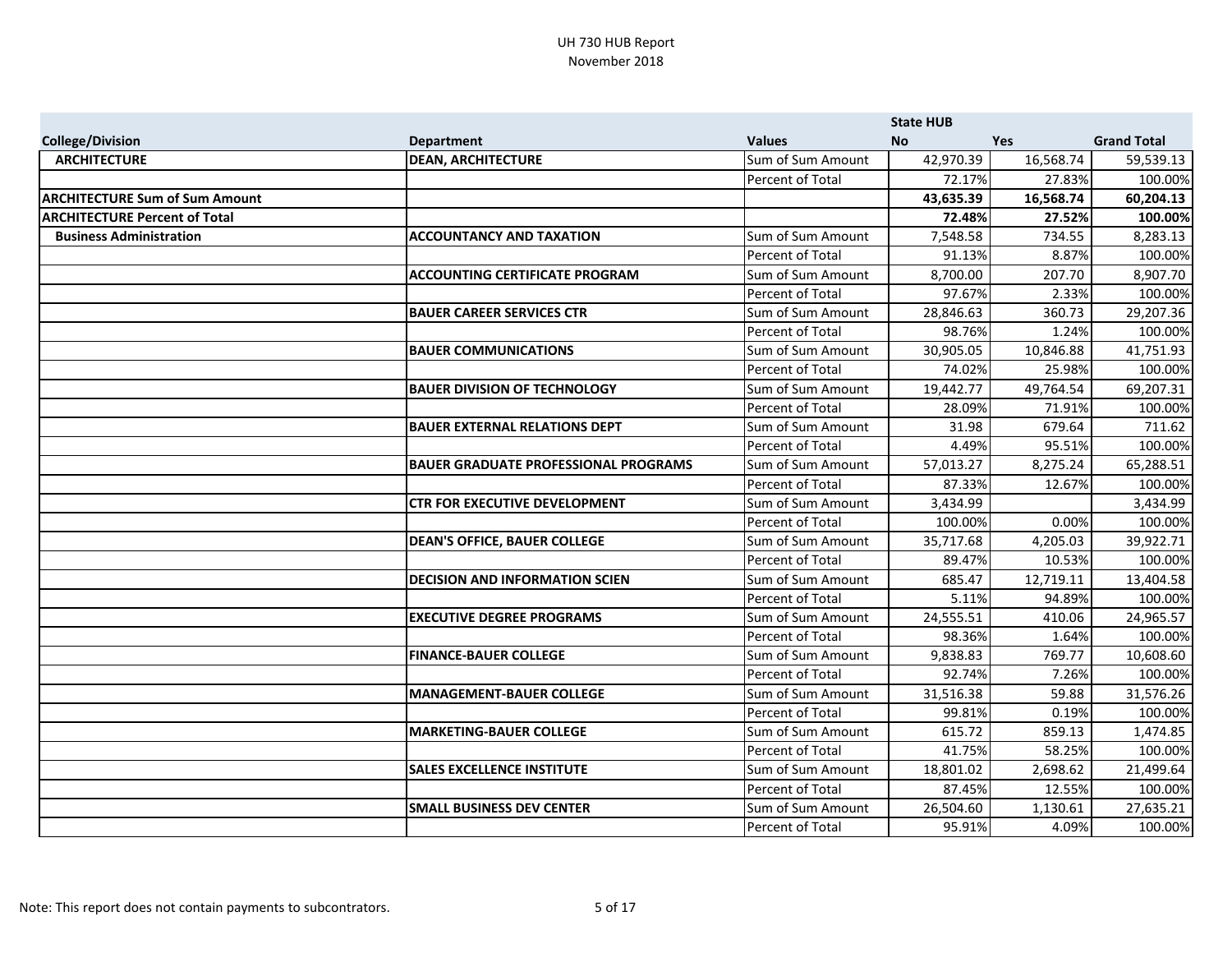|                                                  |                                           |                         | <b>State HUB</b> |           |                    |
|--------------------------------------------------|-------------------------------------------|-------------------------|------------------|-----------|--------------------|
| <b>College/Division</b>                          | <b>Department</b>                         | <b>Values</b>           | <b>No</b>        | Yes       | <b>Grand Total</b> |
| <b>Business Administration</b>                   | <b>UNDERGRAD BUSINESS PROG</b>            | Sum of Sum Amount       | 7,616.67         | 24.99     | 7,641.66           |
|                                                  |                                           | Percent of Total        | 99.67%           | 0.33%     | 100.00%            |
|                                                  | <b>WOLFF CTR FOR ENTREPRENEURSHIP</b>     | Sum of Sum Amount       | 3,071.06         | 4,747.99  | 7,819.05           |
|                                                  |                                           | Percent of Total        | 39.28%           | 60.72%    | 100.00%            |
| <b>Business Administration Sum of Sum Amount</b> |                                           |                         | 314,846.21       | 98,494.47 | 413,340.68         |
| Business Administration Percent of Total         |                                           |                         | 76.17%           | 23.83%    | 100.00%            |
| <b>Chancellor/President</b>                      | <b>BASEBALL</b>                           | Sum of Sum Amount       | 32,157.35        | 83.25     | 32,240.60          |
|                                                  |                                           | Percent of Total        | 99.74%           | 0.26%     | 100.00%            |
|                                                  | <b>COMPLIANCE</b>                         | Sum of Sum Amount       | 649.12           |           | 649.12             |
|                                                  |                                           | Percent of Total        | 100.00%          | 0.00%     | 100.00%            |
|                                                  | <b>FOOTBALL</b>                           | Sum of Sum Amount       | 365,537.82       | 5,501.31  | 371,039.13         |
|                                                  |                                           | Percent of Total        | 98.52%           | 1.48%     | 100.00%            |
|                                                  | <b>INTERCOLLEGIATE ATHLETICS</b>          | Sum of Sum Amount       | 269,285.80       | 11,444.86 | 280,730.66         |
|                                                  |                                           | Percent of Total        | 95.92%           | 4.08%     | 100.00%            |
|                                                  | <b>MEN'S BASKETBALL</b>                   | Sum of Sum Amount       | 102,940.42       | 6,526.37  | 109,466.79         |
|                                                  |                                           | Percent of Total        | 94.04%           | 5.96%     | 100.00%            |
|                                                  | <b>MEN'S TRACK AND FIELD</b>              | Sum of Sum Amount       | 3,045.97         | 82.78     | 3,128.75           |
|                                                  |                                           | Percent of Total        | 97.35%           | 2.65%     | 100.00%            |
|                                                  | <b>NEIGHBORHOOD &amp; STRATEGIC INITI</b> | Sum of Sum Amount       | 382.61           | 144.73    | 527.34             |
|                                                  |                                           | Percent of Total        | 72.55%           | 27.45%    | 100.00%            |
|                                                  | <b>OFFICE OF SPECIAL EVENTS</b>           | Sum of Sum Amount       | 17,274.85        | 13,737.72 | 31,012.57          |
|                                                  |                                           | Percent of Total        | 55.70%           | 44.30%    | 100.00%            |
|                                                  | <b>PRESIDENT</b>                          | Sum of Sum Amount       | 1,351.94         | 4,553.04  | 5,904.98           |
|                                                  |                                           | Percent of Total        | 22.89%           | 77.11%    | 100.00%            |
|                                                  | <b>STAFF COUNCIL</b>                      | Sum of Sum Amount       | 2,118.37         | 54.74     | 2,173.11           |
|                                                  |                                           | Percent of Total        | 97.48%           | 2.52%     | 100.00%            |
|                                                  | <b>UH ENERGY</b>                          | Sum of Sum Amount       | 15,517.44        | 7,745.32  | 23,262.76          |
|                                                  |                                           | Percent of Total        | 66.71%           | 33.29%    | 100.00%            |
|                                                  | <b>WOMEN'S BASKETBALL</b>                 | Sum of Sum Amount       | 25,980.08        |           | 25,980.08          |
|                                                  |                                           | <b>Percent of Total</b> | 100.00%          | 0.00%     | 100.00%            |
|                                                  | <b>WOMEN'S GOLF</b>                       | Sum of Sum Amount       | 1,365.81         |           | 1,365.81           |
|                                                  |                                           | Percent of Total        | 100.00%          | 0.00%     | 100.00%            |
|                                                  | <b>WOMEN'S SOCCER</b>                     | Sum of Sum Amount       | 19,073.13        | 742.50    | 19,815.63          |
|                                                  |                                           | Percent of Total        | 96.25%           | 3.75%     | 100.00%            |
|                                                  | <b>WOMEN'S SOFTBALL</b>                   | Sum of Sum Amount       | 11,488.71        |           | 11,488.71          |
|                                                  |                                           | Percent of Total        | 100.00%          | 0.00%     | 100.00%            |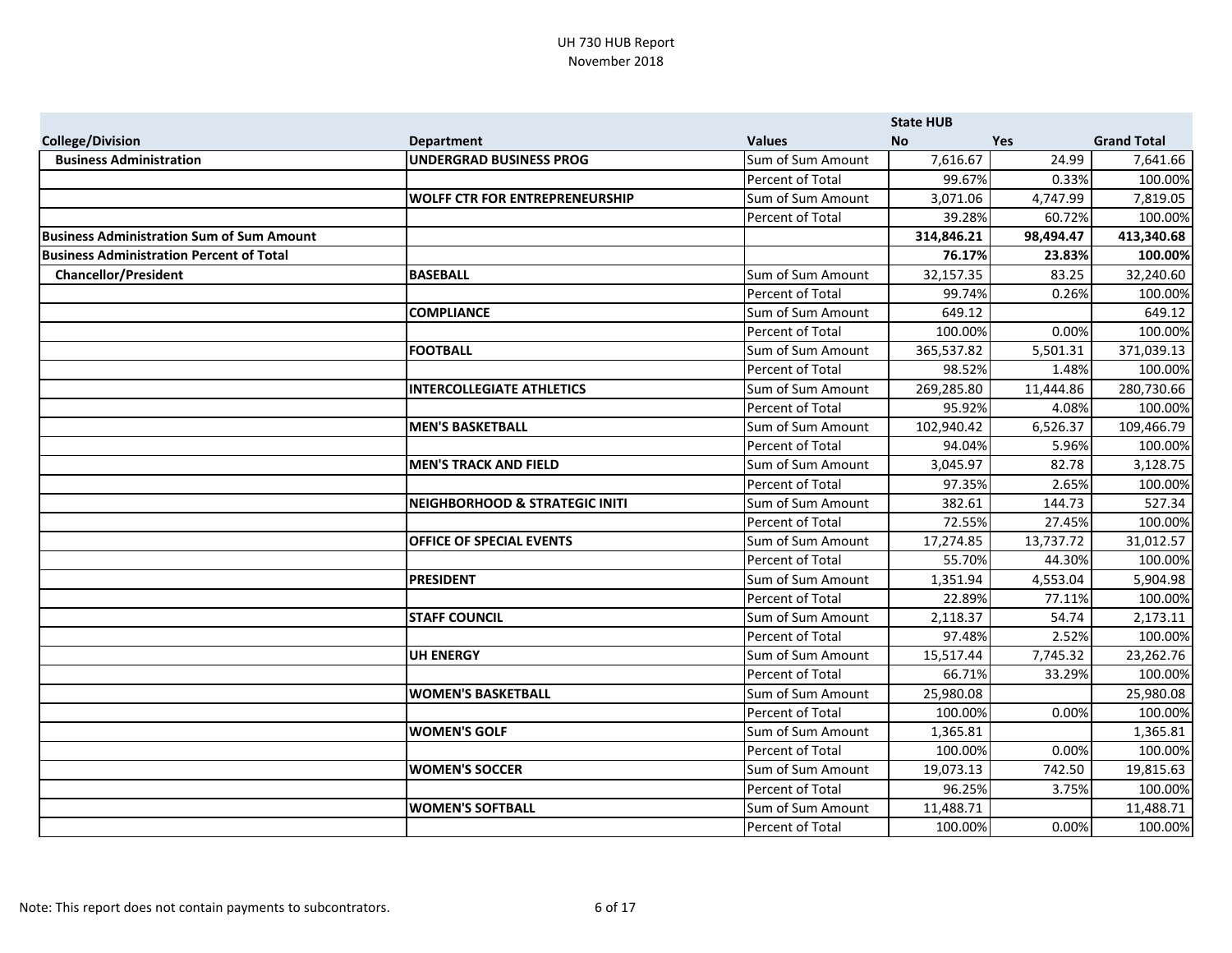|                                               |                                      |                         | <b>State HUB</b> |            |                    |
|-----------------------------------------------|--------------------------------------|-------------------------|------------------|------------|--------------------|
| <b>College/Division</b>                       | <b>Department</b>                    | <b>Values</b>           | <b>No</b>        | <b>Yes</b> | <b>Grand Total</b> |
| <b>Chancellor/President</b>                   | <b>WOMEN'S SWIMMING &amp; DIVING</b> | Sum of Sum Amount       | 4,863.43         |            | 4,863.43           |
|                                               |                                      | <b>Percent of Total</b> | 100.00%          | 0.00%      | 100.00%            |
|                                               | <b>WOMEN'S TENNIS</b>                | Sum of Sum Amount       | 1,433.30         |            | 1,433.30           |
|                                               |                                      | Percent of Total        | 100.00%          | 0.00%      | 100.00%            |
|                                               | <b>WOMEN'S VOLLEYBALL</b>            | Sum of Sum Amount       | 7,982.32         |            | 7,982.32           |
|                                               |                                      | Percent of Total        | 100.00%          | 0.00%      | 100.00%            |
| <b>Chancellor/President Sum of Sum Amount</b> |                                      |                         | 882,448.47       | 50,616.62  | 933,065.09         |
| <b>Chancellor/President Percent of Total</b>  |                                      |                         | 94.58%           | 5.42%      | 100.00%            |
| <b>College of Medicine</b>                    | <b>OFFICE OF THE DEAN</b>            | Sum of Sum Amount       | 3,451.85         | 4,129.97   | 7,581.82           |
|                                               |                                      | Percent of Total        | 45.53%           | 54.47%     | 100.00%            |
| <b>College of Medicine Sum of Sum Amount</b>  |                                      |                         | 3,451.85         | 4,129.97   | 7,581.82           |
| <b>College of Medicine Percent of Total</b>   |                                      |                         | 45.53%           | 54.47%     | 100.00%            |
| <b>COLLEGE OF NURSING</b>                     | <b>DEAN, SCHOOL OF NURSING</b>       | Sum of Sum Amount       | 4,387.35         | 2,570.38   | 6,957.73           |
|                                               |                                      | Percent of Total        | 63.06%           | 36.94%     | 100.00%            |
| <b>COLLEGE OF NURSING Sum of Sum Amount</b>   |                                      |                         | 4,387.35         | 2,570.38   | 6,957.73           |
| <b>COLLEGE OF NURSING Percent of Total</b>    |                                      |                         | 63.06%           | 36.94%     | 100.00%            |
| <b>COLLEGE OF THE ARTS</b>                    | <b>ART</b>                           | Sum of Sum Amount       | 14,997.69        | 2,288.66   | 17,286.35          |
|                                               |                                      | Percent of Total        | 86.76%           | 13.24%     | 100.00%            |
|                                               | <b>BAND</b>                          | Sum of Sum Amount       | 15,691.58        | 1,449.93   | 17,141.51          |
|                                               |                                      | Percent of Total        | 91.54%           | 8.46%      | 100.00%            |
|                                               | <b>BLAFFER GALLERY</b>               | Sum of Sum Amount       | 2,848.49         |            | 2,848.49           |
|                                               |                                      | <b>Percent of Total</b> | 100.00%          | 0.00%      | 100.00%            |
|                                               | <b>CWMCA CENTER FOR THE ARTS</b>     | Sum of Sum Amount       | 1,364.08         |            | 1,364.08           |
|                                               |                                      | Percent of Total        | 100.00%          | 0.00%      | 100.00%            |
|                                               | <b>DEAN, COLLEGE OF THE ARTS</b>     | Sum of Sum Amount       | 27,679.36        | 1,700.00   | 29,379.36          |
|                                               |                                      | <b>Percent of Total</b> | 94.21%           | 5.79%      | 100.00%            |
|                                               | <b>MUSIC</b>                         | Sum of Sum Amount       | 24,613.38        | 1,449.93   | 26,063.31          |
|                                               |                                      | Percent of Total        | 94.44%           | 5.56%      | 100.00%            |
|                                               | <b>THEATER</b>                       | Sum of Sum Amount       | 17,359.75        | 1,800.38   | 19,160.13          |
|                                               |                                      | Percent of Total        | 90.60%           | 9.40%      | 100.00%            |
| <b>COLLEGE OF THE ARTS Sum of Sum Amount</b>  |                                      |                         | 104,554.33       | 8,688.90   | 113,243.23         |
| <b>COLLEGE OF THE ARTS Percent of Total</b>   |                                      |                         | 92.33%           | 7.67%      | 100.00%            |
| <b>EDUCATION</b>                              | <b>ASIAN AMERICAN STUDIES</b>        | Sum of Sum Amount       | 151.92           | 57.48      | 209.40             |
|                                               |                                      | Percent of Total        | 72.55%           | 27.45%     | 100.00%            |
|                                               | CENTER FOR INFO TECH IN EDUCATION    | Sum of Sum Amount       | 1,947.16         | 20,701.72  | 22,648.88          |
|                                               |                                      | Percent of Total        | 8.60%            | 91.40%     | 100.00%            |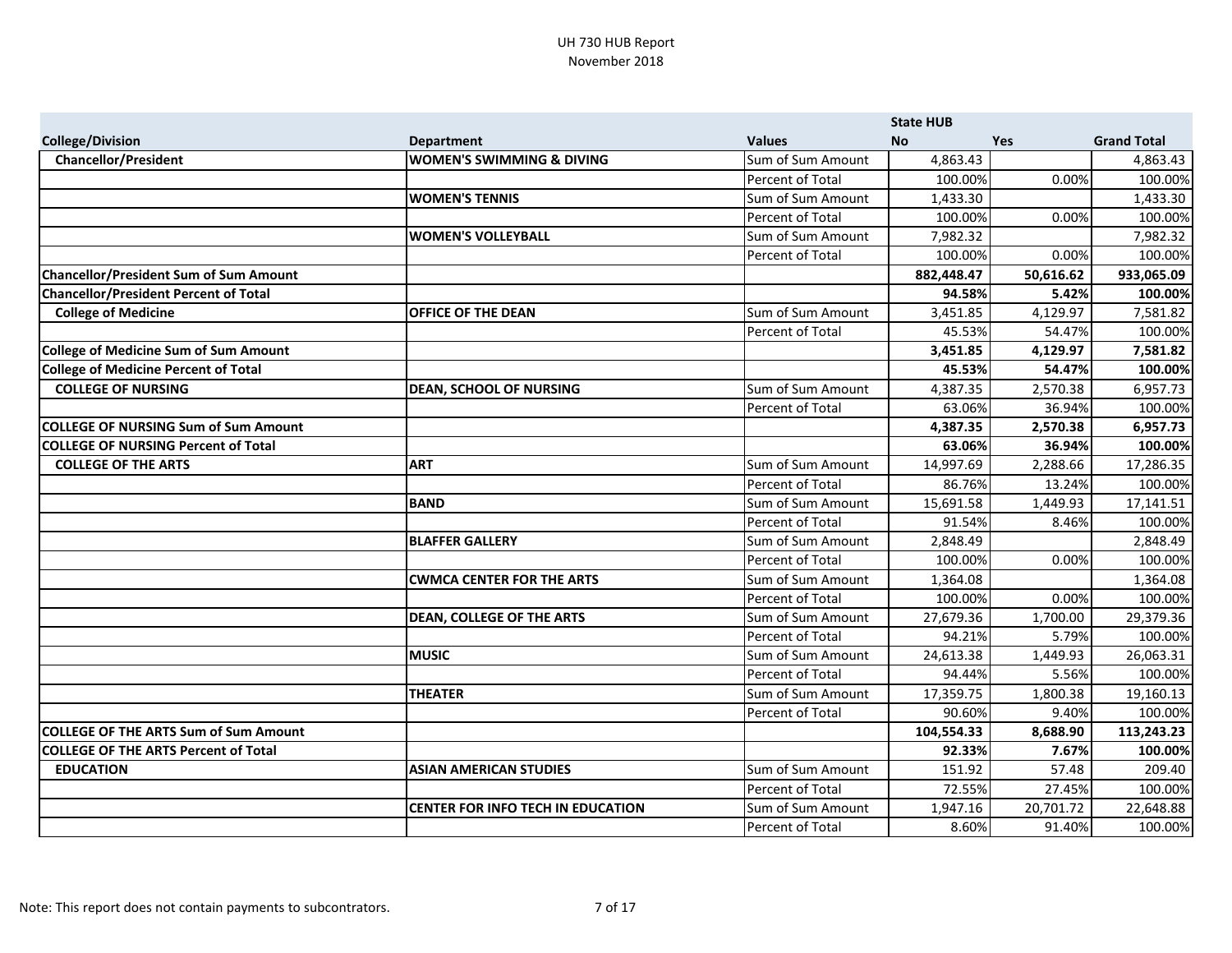|                                    |                                            |                         | <b>State HUB</b> |            |                    |
|------------------------------------|--------------------------------------------|-------------------------|------------------|------------|--------------------|
| <b>College/Division</b>            | <b>Department</b>                          | <b>Values</b>           | <b>No</b>        | <b>Yes</b> | <b>Grand Total</b> |
| <b>EDUCATION</b>                   | <b>CHARTER SCHOOL</b>                      | Sum of Sum Amount       | 5,763.98         | 1,218.77   | 6,982.75           |
|                                    |                                            | Percent of Total        | 82.55%           | 17.45%     | 100.00%            |
|                                    | <b>CONSISTENCY MGMT &amp; COOP DISCIP</b>  | Sum of Sum Amount       | 57.09            |            | 57.09              |
|                                    |                                            | Percent of Total        | 100.00%          | 0.00%      | 100.00%            |
|                                    | <b>CURRICULUM AND INSTRUCTION</b>          | Sum of Sum Amount       | 15,114.80        |            | 15,114.80          |
|                                    |                                            | Percent of Total        | 100.00%          | 0.00%      | 100.00%            |
|                                    | <b>DEAN, EDUCATION</b>                     | Sum of Sum Amount       | 26,545.15        | 25,784.13  | 52,329.28          |
|                                    |                                            | Percent of Total        | 50.73%           | 49.27%     | 100.00%            |
|                                    | <b>ED LEADERSHIP &amp; POLICY STUDIES</b>  | Sum of Sum Amount       | 15,139.43        | 1,180.71   | 16,320.14          |
|                                    |                                            | Percent of Total        | 92.77%           | 7.23%      | 100.00%            |
|                                    | PSYCH, HEALTH & LEARNING SCIENCE           | Sum of Sum Amount       | 18,662.20        | 1,728.46   | 20,390.66          |
|                                    |                                            | Percent of Total        | 91.52%           | 8.48%      | 100.00%            |
| <b>EDUCATION Sum of Sum Amount</b> |                                            |                         | 83,381.73        | 50,671.27  | 134,053.00         |
| <b>EDUCATION Percent of Total</b>  |                                            |                         | 62.20%           | 37.80%     | 100.00%            |
| <b>Engineering</b>                 | <b>BIOMEDICAL ENGINEERING</b>              | Sum of Sum Amount       | 115,192.55       | 3,995.01   | 119,187.56         |
|                                    |                                            | Percent of Total        | 96.65%           | 3.35%      | 100.00%            |
|                                    | <b>CHEMICAL ENGINEERING</b>                | Sum of Sum Amount       | 123,906.35       | 4,508.27   | 128,414.62         |
|                                    |                                            | Percent of Total        | 96.49%           | 3.51%      | 100.00%            |
|                                    | <b>CIVIL ENGINEERING</b>                   | Sum of Sum Amount       | 57,337.33        | 12,331.58  | 69,668.91          |
|                                    |                                            | Percent of Total        | 82.30%           | 17.70%     | 100.00%            |
|                                    | <b>COMPOSITE ENGR APPLICATIONS CT</b>      | Sum of Sum Amount       | 150.00           | 69.17      | 219.17             |
|                                    |                                            | Percent of Total        | 68.44%           | 31.56%     | 100.00%            |
|                                    | <b>DEAN, ENGINEERING</b>                   | Sum of Sum Amount       | 18,235.42        | 7,314.89   | 25,550.31          |
|                                    |                                            | Percent of Total        | 71.37%           | 28.63%     | 100.00%            |
|                                    | <b>ELECTRICAL ENGINEERING</b>              | Sum of Sum Amount       | 34,877.93        | 2,755.88   | 37,633.81          |
|                                    |                                            | Percent of Total        | 92.68%           | 7.32%      | 100.00%            |
|                                    | <b>ENGINEERING SERVICES</b>                | Sum of Sum Amount       | 3,265.78         | 1,259.07   | 4,524.85           |
|                                    |                                            | <b>Percent of Total</b> | 72.17%           | 27.83%     | 100.00%            |
|                                    | <b>INDUSTRIAL ENGINEERING</b>              | Sum of Sum Amount       | 1,111.88         | 1,901.45   | 3,013.33           |
|                                    |                                            | Percent of Total        | 36.90%           | 63.10%     | 100.00%            |
|                                    | <b>INTEGRATED BIO &amp; NANO SYSTEM</b>    | Sum of Sum Amount       | 870.26           | 839.96     | 1,710.22           |
|                                    |                                            | Percent of Total        | 50.89%           | 49.11%     | 100.00%            |
|                                    | <b>MECHANICAL ENGINEERING</b>              | Sum of Sum Amount       | 128,005.97       | 9,121.82   | 137,127.79         |
|                                    |                                            | Percent of Total        | 93.35%           | 6.65%      | 100.00%            |
|                                    | <b>NATL CTR FOR AIRBORNE LASER MAPPING</b> | Sum of Sum Amount       | 26,210.00        | 166.08     | 26,376.08          |
|                                    |                                            | Percent of Total        | 99.37%           | 0.63%      | 100.00%            |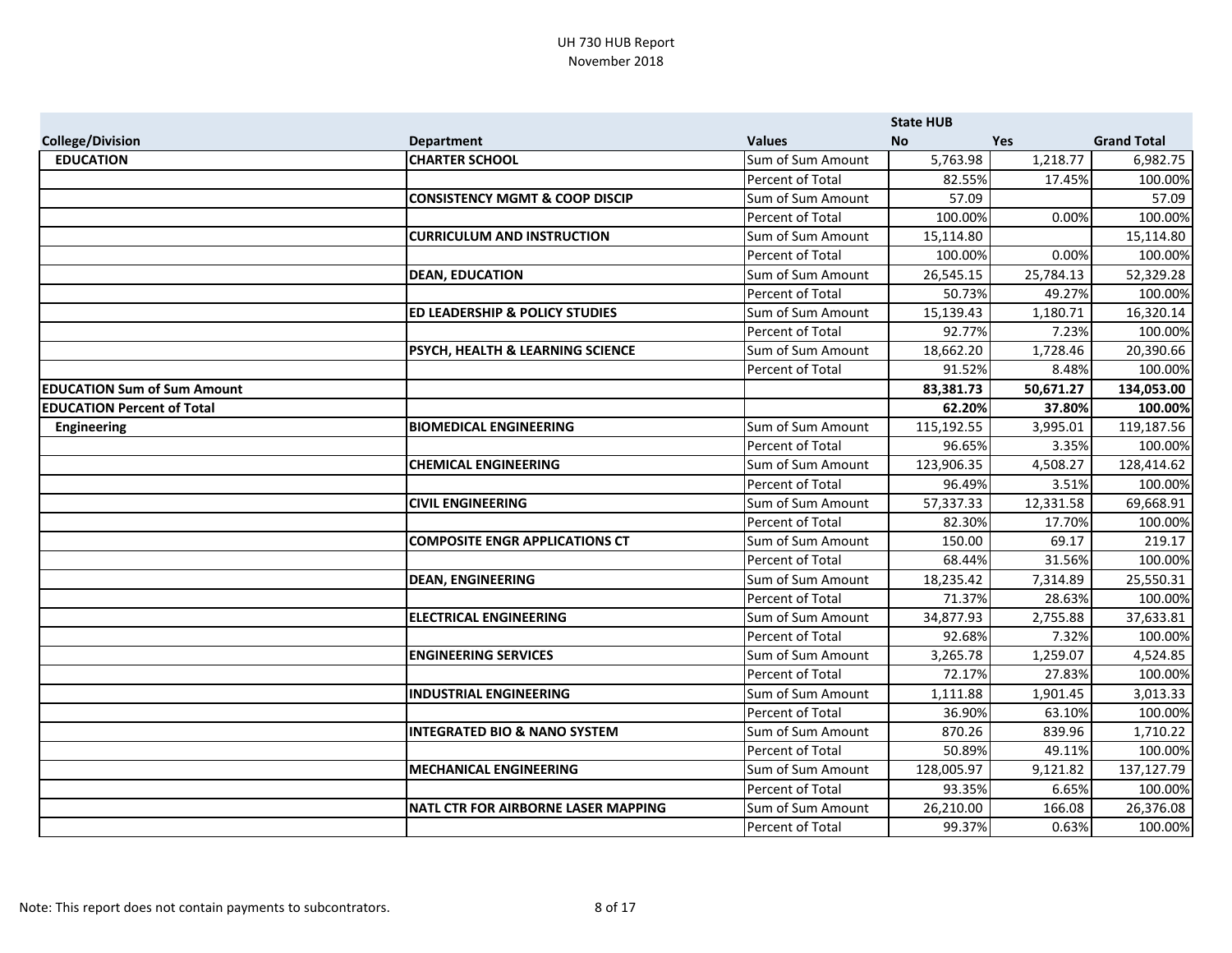|                                                          |                                           |                         | <b>State HUB</b> |           |                    |
|----------------------------------------------------------|-------------------------------------------|-------------------------|------------------|-----------|--------------------|
| <b>College/Division</b>                                  | <b>Department</b>                         | <b>Values</b>           | <b>No</b>        | Yes       | <b>Grand Total</b> |
| <b>Engineering</b>                                       | PETROLEUM ENGINEERING                     | Sum of Sum Amount       | 21,162.66        | 7,126.05  | 28,288.71          |
|                                                          |                                           | Percent of Total        | 74.81%           | 25.19%    | 100.00%            |
| <b>Engineering Sum of Sum Amount</b>                     |                                           |                         | 530,326.13       | 51,389.23 | 581,715.36         |
| <b>Engineering Percent of Total</b>                      |                                           |                         | 91.17%           | 8.83%     | 100.00%            |
| <b>GRADUATE COLLEGE OF SOCIAL WORK</b>                   | <b>ADMISSIONS-GCSW</b>                    | Sum of Sum Amount       | 988.16           | 850.40    | 1,838.56           |
|                                                          |                                           | Percent of Total        | 53.75%           | 46.25%    | 100.00%            |
|                                                          | <b>ALUMNI, CAREER &amp; DEVELOPMENT</b>   | Sum of Sum Amount       | 5,471.74         |           | 5,471.74           |
|                                                          |                                           | Percent of Total        | 100.00%          | 0.00%     | 100.00%            |
|                                                          | <b>CHILD &amp; FAMILY CENTER</b>          | Sum of Sum Amount       | 639.38           | 408.36    | 1,047.74           |
|                                                          |                                           | Percent of Total        | 61.02%           | 38.98%    | 100.00%            |
|                                                          | <b>CTR DRUG &amp; SOCIAL POLICY RESRC</b> | Sum of Sum Amount       | 21,694.49        | 85.12     | 21,779.61          |
|                                                          |                                           | Percent of Total        | 99.61%           | 0.39%     | 100.00%            |
|                                                          | <b>DEAN, SOCIAL WORK</b>                  | Sum of Sum Amount       | 9,048.29         | 1,719.40  | 10,767.69          |
|                                                          |                                           | Percent of Total        | 84.03%           | 15.97%    | 100.00%            |
|                                                          | <b>DEVELOPMENT-GCSW</b>                   | Sum of Sum Amount       | 519.10           |           | 519.10             |
|                                                          |                                           | Percent of Total        | 100.00%          | 0.00%     | 100.00%            |
|                                                          | <b>FIELD OFFICE</b>                       | Sum of Sum Amount       | 225.63           | 50.25     | 275.88             |
|                                                          |                                           | Percent of Total        | 81.79%           | 18.21%    | 100.00%            |
|                                                          | <b>GCSW INFORMATION TECHNOLOGY</b>        | Sum of Sum Amount       | 829.06           |           | 829.06             |
|                                                          |                                           | Percent of Total        | 100.00%          | 0.00%     | 100.00%            |
|                                                          | <b>INACTIVE-LEADERSHIP &amp; CHANGE</b>   | Sum of Sum Amount       | 1,761.00         |           | 1,761.00           |
|                                                          |                                           | Percent of Total        | 100.00%          | 0.00%     | 100.00%            |
|                                                          | LATINA MATERNAL & FAMILY HEALTH           | Sum of Sum Amount       | 4,191.63         |           | 4,191.63           |
|                                                          |                                           | Percent of Total        | 100.00%          | 0.00%     | 100.00%            |
|                                                          | <b>PHD PROGRAM</b>                        | Sum of Sum Amount       |                  | 4.94      | 4.94               |
|                                                          |                                           | Percent of Total        | 0.00%            | 100.00%   | 100.00%            |
| <b>GRADUATE COLLEGE OF SOCIAL WORK Sum of Sum Amount</b> |                                           |                         | 45,368.48        | 3,118.47  | 48,486.95          |
| <b>GRADUATE COLLEGE OF SOCIAL WORK Percent of Total</b>  |                                           |                         | 93.57%           | 6.43%     | 100.00%            |
| <b>Honors College</b>                                    | <b>DEAN, HONORS COLLEGE</b>               | Sum of Sum Amount       | 37,138.82        | 1,410.62  | 38,549.44          |
|                                                          |                                           | <b>Percent of Total</b> | 96.34%           | 3.66%     | 100.00%            |
| Honors College Sum of Sum Amount                         |                                           |                         | 37,138.82        | 1,410.62  | 38,549.44          |
| Honors College Percent of Total                          |                                           |                         | 96.34%           | 3.66%     | 100.00%            |
| <b>Hotel and Restaurant Management</b>                   | <b>DEAN, HOTEL &amp; RESTAURANT MANAG</b> | Sum of Sum Amount       | 20,139.31        | 2,837.03  | 22,976.34          |
|                                                          |                                           | Percent of Total        | 87.65%           | 12.35%    | 100.00%            |
|                                                          | <b>HOTEL AND RESTAURANT MANAGEMENT</b>    | Sum of Sum Amount       | 291,547.86       | 2,314.21  | 293,862.07         |
|                                                          |                                           | Percent of Total        | 99.21%           | 0.79%     | 100.00%            |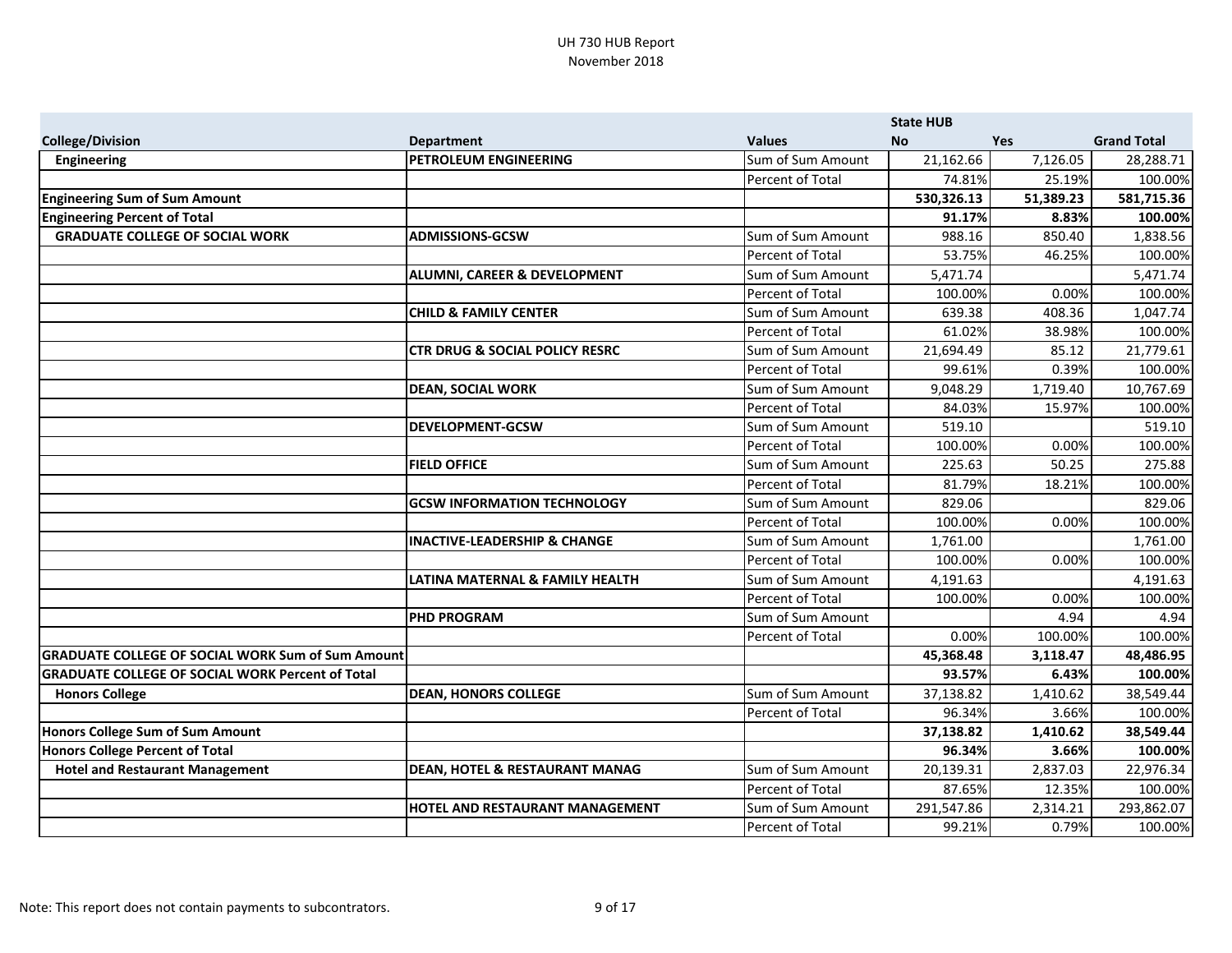|                                                          |                                          |                   | <b>State HUB</b> |            |                    |
|----------------------------------------------------------|------------------------------------------|-------------------|------------------|------------|--------------------|
| <b>College/Division</b>                                  | <b>Department</b>                        | <b>Values</b>     | <b>No</b>        | <b>Yes</b> | <b>Grand Total</b> |
| <b>Hotel and Restaurant Management Sum of Sum Amount</b> |                                          |                   | 311,687.17       | 5,151.24   | 316,838.41         |
| <b>Hotel and Restaurant Management Percent of Total</b>  |                                          |                   | 98.37%           | 1.63%      | 100.00%            |
| <b>Law Center</b>                                        | <b>ALUMNI RELATIONS, LAW</b>             | Sum of Sum Amount |                  | 11,960.41  | 11,960.41          |
|                                                          |                                          | Percent of Total  | 0.00%            | 100.00%    | 100.00%            |
|                                                          | <b>ASSOCIATE DEAN, LAW</b>               | Sum of Sum Amount | 6.53             |            | 6.53               |
|                                                          |                                          | Percent of Total  | 100.00%          | 0.00%      | 100.00%            |
|                                                          | <b>BLAKELEY INSTITUTE</b>                | Sum of Sum Amount | 4,116.81         | 1,865.22   | 5,982.03           |
|                                                          |                                          | Percent of Total  | 68.82%           | 31.18%     | 100.00%            |
|                                                          | <b>BUSINESS SERVICES, LAW</b>            | Sum of Sum Amount | 671.50           | 1,947.29   | 2,618.79           |
|                                                          |                                          | Percent of Total  | 25.64%           | 74.36%     | 100.00%            |
|                                                          | <b>CAREER SERVICES, LAW</b>              | Sum of Sum Amount | 2,364.97         | 2,879.13   | 5,244.10           |
|                                                          |                                          | Percent of Total  | 45.10%           | 54.90%     | 100.00%            |
|                                                          | <b>CENTER PROGRAMS, LAW</b>              | Sum of Sum Amount | 31.77            | 245.95     | 277.72             |
|                                                          |                                          | Percent of Total  | 11.44%           | 88.56%     | 100.00%            |
|                                                          | <b>DEAN, LAW</b>                         | Sum of Sum Amount | 300.00           | 6,533.82   | 6,833.82           |
|                                                          |                                          | Percent of Total  | 4.39%            | 95.61%     | 100.00%            |
|                                                          | <b>FACILITIES, LAW</b>                   | Sum of Sum Amount | 2,043.40         | 3,773.82   | 5,817.22           |
|                                                          |                                          | Percent of Total  | 35.13%           | 64.87%     | 100.00%            |
|                                                          | <b>FACULTY SUPPORT LAW</b>               | Sum of Sum Amount | 7,390.61         | 975.74     | 8,366.35           |
|                                                          |                                          | Percent of Total  | 88.34%           | 11.66%     | 100.00%            |
|                                                          | <b>HEALTH LAW &amp; POLICY INSTITUTE</b> | Sum of Sum Amount |                  | 1,873.20   | 1,873.20           |
|                                                          |                                          | Percent of Total  | 0.00%            | 100.00%    | 100.00%            |
|                                                          | <b>INNOCENCE PROGRAM</b>                 | Sum of Sum Amount | 44.52            | 69.03      | 113.55             |
|                                                          |                                          | Percent of Total  | 39.21%           | 60.79%     | 100.00%            |
|                                                          | <b>LAW FOUNDATION</b>                    | Sum of Sum Amount | 5.42             | 239.20     | 244.62             |
|                                                          |                                          | Percent of Total  | 2.22%            | 97.78%     | 100.00%            |
|                                                          | <b>LAW INFORMATION TECHNOLOGY</b>        | Sum of Sum Amount | 5,207.23         | 969.09     | 6,176.32           |
|                                                          |                                          | Percent of Total  | 84.31%           | 15.69%     | 100.00%            |
|                                                          | <b>LAW LIBRARY</b>                       | Sum of Sum Amount | 113,783.03       | 995.71     | 114,778.74         |
|                                                          |                                          | Percent of Total  | 99.13%           | 0.87%      | 100.00%            |
|                                                          | <b>LEGAL AID CLINIC, LAW</b>             | Sum of Sum Amount | 246.73           | 465.68     | 712.41             |
|                                                          |                                          | Percent of Total  | 34.63%           | 65.37%     | 100.00%            |
|                                                          | LEGAL RESEARCH & WRITING, LAW            | Sum of Sum Amount |                  | 27.50      | 27.50              |
|                                                          |                                          | Percent of Total  | 0.00%            | 100.00%    | 100.00%            |
|                                                          | <b>PUBLIC RELS &amp; MARKETING, LAW</b>  | Sum of Sum Amount | 7,748.00         | 1,403.18   | 9,151.18           |
|                                                          |                                          | Percent of Total  | 84.67%           | 15.33%     | 100.00%            |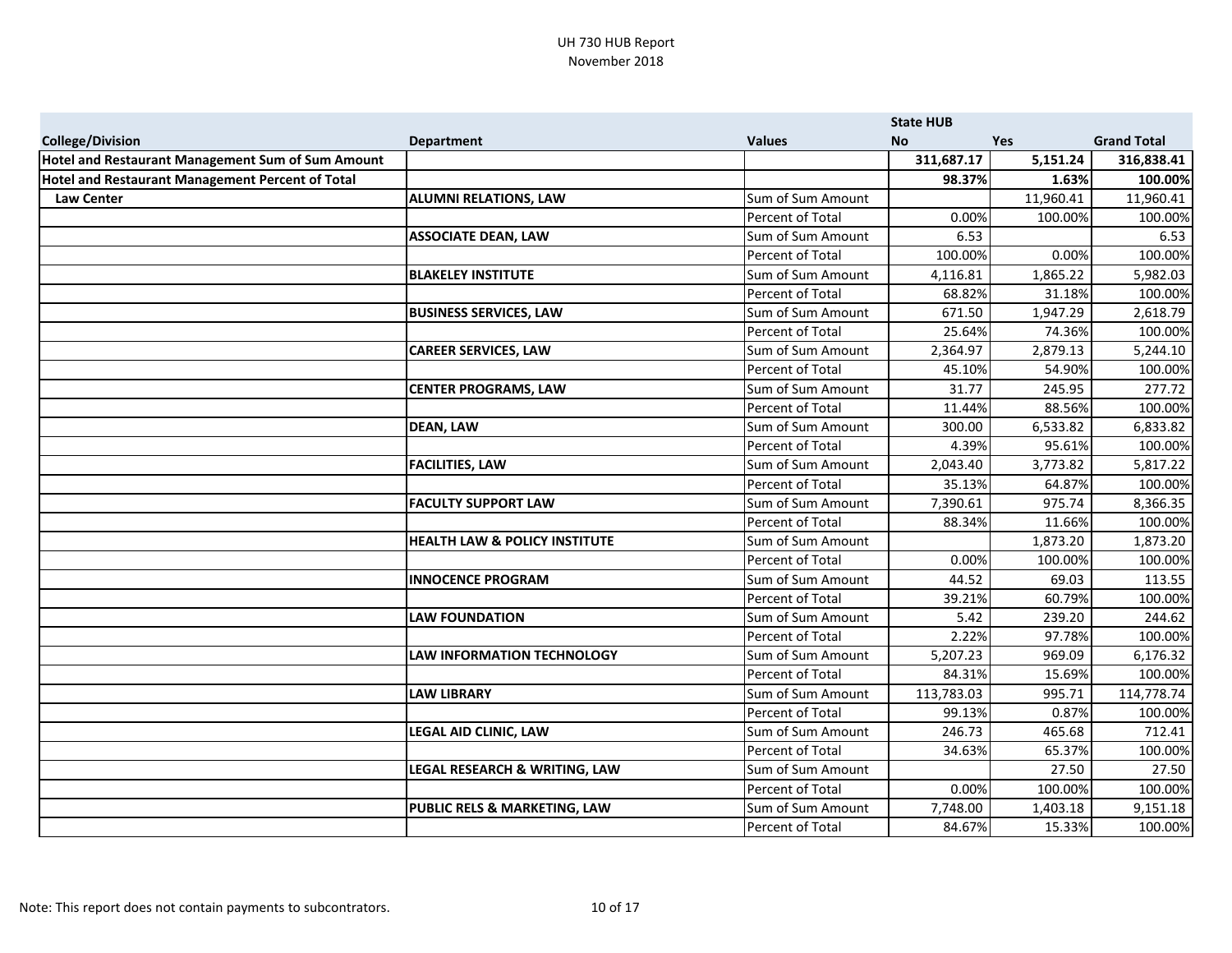|                                         |                                         |                   | <b>State HUB</b> |            |                    |
|-----------------------------------------|-----------------------------------------|-------------------|------------------|------------|--------------------|
| <b>College/Division</b>                 | <b>Department</b>                       | <b>Values</b>     | <b>No</b>        | Yes        | <b>Grand Total</b> |
| <b>Law Center</b>                       | <b>STUDENT SERVICES, LAW</b>            | Sum of Sum Amount | 5,504.87         | 3,841.03   | 9,345.90           |
|                                         |                                         | Percent of Total  | 58.90%           | 41.10%     | 100.00%            |
| Law Center Sum of Sum Amount            |                                         |                   | 149,465.39       | 40,065.00  | 189,530.39         |
| Law Center Percent of Total             |                                         |                   | 78.86%           | 21.14%     | 100.00%            |
| <b>LIBERAL ARTS AND SOCIAL SCIENCES</b> | <b>AEROSPACE STUDIES</b>                | Sum of Sum Amount | (23.58)          | 773.36     | 749.78             |
|                                         |                                         | Percent of Total  | $-3.14%$         | 103.14%    | 100.00%            |
|                                         | <b>AFRICAN-AMERICAN STUDIES</b>         | Sum of Sum Amount | 252.31           |            | 252.31             |
|                                         |                                         | Percent of Total  | 100.00%          | 0.00%      | 100.00%            |
|                                         | <b>ARTE PUBLICO</b>                     | Sum of Sum Amount | 40,760.39        | 139.59     | 40,899.98          |
|                                         |                                         | Percent of Total  | 99.66%           | 0.34%      | 100.00%            |
|                                         | <b>CENTER FOR PUBLIC HISTORY</b>        | Sum of Sum Amount | 1,405.83         | 2,400.00   | 3,805.83           |
|                                         |                                         | Percent of Total  | 36.94%           | 63.06%     | 100.00%            |
|                                         | <b>COMMUNICATION</b>                    | Sum of Sum Amount | 73,668.28        | 4,489.34   | 78,157.62          |
|                                         |                                         | Percent of Total  | 94.26%           | 5.74%      | 100.00%            |
|                                         | <b>COMMUNICATIONS DISORDERS</b>         | Sum of Sum Amount | 1,254.01         | 9,122.76   | 10,376.77          |
|                                         |                                         | Percent of Total  | 12.08%           | 87.92%     | 100.00%            |
|                                         | <b>COMPARATIVE CULTURAL STUDIES</b>     | Sum of Sum Amount | 151.64           |            | 151.64             |
|                                         |                                         | Percent of Total  | 100.00%          | 0.00%      | 100.00%            |
|                                         | <b>DEAN, LIBERAL ARTS &amp; SOC SCI</b> | Sum of Sum Amount | 8,257.96         | 4,906.68   | 13,164.64          |
|                                         |                                         | Percent of Total  | 62.73%           | 37.27%     | 100.00%            |
|                                         | <b>ECONOMICS</b>                        | Sum of Sum Amount | 5,652.50         | 44.94      | 5,697.44           |
|                                         |                                         | Percent of Total  | 99.21%           | 0.79%      | 100.00%            |
|                                         | <b>ENGLISH</b>                          | Sum of Sum Amount | 9,874.95         | 12,838.79  | 22,713.74          |
|                                         |                                         | Percent of Total  | 43.48%           | 56.52%     | 100.00%            |
|                                         | <b>HEALTH AND HUMAN PERFORMANCE</b>     | Sum of Sum Amount | 75,764.52        | 6,694.68   | 82,459.20          |
|                                         |                                         | Percent of Total  | 91.88%           | 8.12%      | 100.00%            |
|                                         | <b>HISPANIC STUDIES</b>                 | Sum of Sum Amount | 14,998.14        | 2,134.61   | 17,132.75          |
|                                         |                                         | Percent of Total  | 87.54%           | 12.46%     | 100.00%            |
|                                         | <b>HISTORY</b>                          | Sum of Sum Amount | 4,997.70         | 551.37     | 5,549.07           |
|                                         |                                         | Percent of Total  | 90.06%           | 9.94%      | 100.00%            |
|                                         | <b>HOBBY CENTER FOR PUBLIC POLICY</b>   | Sum of Sum Amount | 7,191.50         | 115,656.00 | 122,847.50         |
|                                         |                                         | Percent of Total  | 5.85%            | 94.15%     | 100.00%            |
|                                         | <b>MEXICAN-AMERICAN STUDIES</b>         | Sum of Sum Amount | 21,125.98        | 62.17      | 21,188.15          |
|                                         |                                         | Percent of Total  | 99.71%           | 0.29%      | 100.00%            |
|                                         | <b>MILITARY SCIENCE</b>                 | Sum of Sum Amount | 628.80           |            | 628.80             |
|                                         |                                         | Percent of Total  | 100.00%          | 0.00%      | 100.00%            |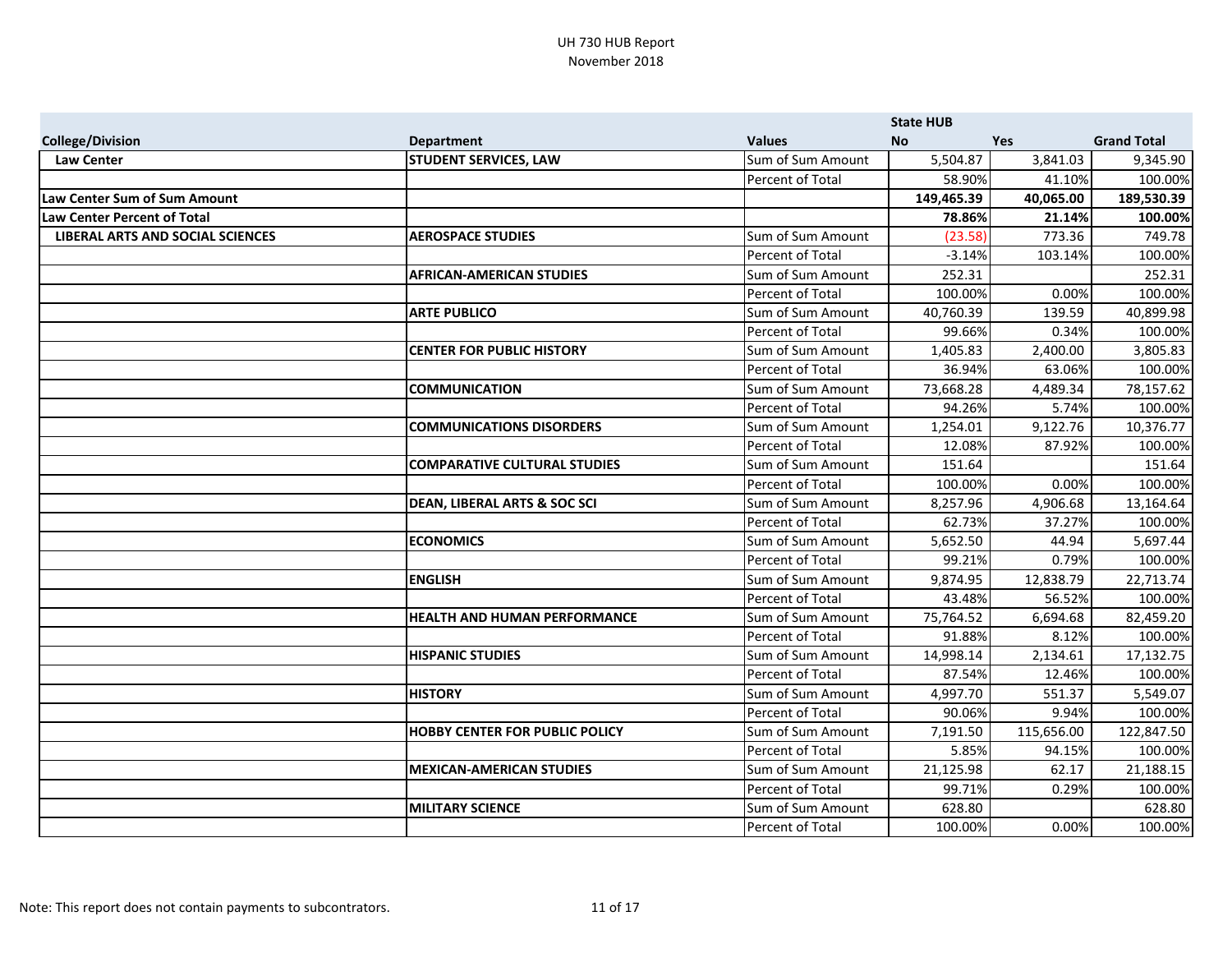|                                                    |                                                       |                   | <b>State HUB</b> |            |                    |
|----------------------------------------------------|-------------------------------------------------------|-------------------|------------------|------------|--------------------|
| <b>College/Division</b>                            | <b>Department</b>                                     | <b>Values</b>     | <b>No</b>        | <b>Yes</b> | <b>Grand Total</b> |
| <b>LIBERAL ARTS AND SOCIAL SCIENCES</b>            | <b>MODERN AND CLASSICAL LANGUAGES</b>                 | Sum of Sum Amount | 3,456.19         | 315.51     | 3,771.70           |
|                                                    |                                                       | Percent of Total  | 91.63%           | 8.37%      | 100.00%            |
|                                                    | <b>PHILOSOPHY</b>                                     | Sum of Sum Amount | 150.59           |            | 150.59             |
|                                                    |                                                       | Percent of Total  | 100.00%          | 0.00%      | 100.00%            |
|                                                    | <b>POLITICAL SCIENCE</b>                              | Sum of Sum Amount | 2,423.33         | 1,318.59   | 3,741.92           |
|                                                    |                                                       | Percent of Total  | 64.76%           | 35.24%     | 100.00%            |
|                                                    | <b>PSYCHOLOGY</b>                                     | Sum of Sum Amount | 32,040.22        | 4,442.19   | 36,482.41          |
|                                                    |                                                       | Percent of Total  | 87.82%           | 12.18%     | 100.00%            |
|                                                    | <b>SOCIOLOGY</b>                                      | Sum of Sum Amount | 953.54           | 1,049.25   | 2,002.79           |
|                                                    |                                                       | Percent of Total  | 47.61%           | 52.39%     | 100.00%            |
|                                                    | <b>WOMEN'S STUDIES PROGRAM</b>                        | Sum of Sum Amount | 2,178.17         | 224.79     | 2,402.96           |
|                                                    |                                                       | Percent of Total  | 90.65%           | 9.35%      | 100.00%            |
| LIBERAL ARTS AND SOCIAL SCIENCES Sum of Sum Amount |                                                       |                   | 307,162.97       | 167,164.62 | 474,327.59         |
| LIBERAL ARTS AND SOCIAL SCIENCES Percent of Total  |                                                       |                   | 64.76%           | 35.24%     | 100.00%            |
| <b>LIBRARY</b>                                     | <b>UNIVERSITY LIBRARIES</b>                           | Sum of Sum Amount | 1,920,043.80     | 16,532.85  | 1,936,576.65       |
|                                                    |                                                       | Percent of Total  | 99.15%           | 0.85%      | 100.00%            |
| <b>LIBRARY Sum of Sum Amount</b>                   |                                                       |                   | 1,920,043.80     | 16,532.85  | 1,936,576.65       |
| <b>LIBRARY Percent of Total</b>                    |                                                       |                   | 99.15%           | 0.85%      | 100.00%            |
| <b>Natural Science and Mathematics</b>             | <b>BIOLOGY &amp; BIOCHEMISTRY</b>                     | Sum of Sum Amount | 100,068.74       | 10,618.75  | 110,687.49         |
|                                                    |                                                       | Percent of Total  | 90.41%           | 9.59%      | 100.00%            |
|                                                    | <b>CHEMISTRY</b>                                      | Sum of Sum Amount | 106,685.38       | 13,326.02  | 120,011.40         |
|                                                    |                                                       | Percent of Total  | 88.90%           | 11.10%     | 100.00%            |
|                                                    | <b>COMPUTER SCIENCE</b>                               | Sum of Sum Amount | 39,486.38        | 6,472.92   | 45,959.30          |
|                                                    |                                                       | Percent of Total  | 85.92%           | 14.08%     | 100.00%            |
|                                                    | <b>CTR FOR NUCLEAR RECEPTORS &amp; CELL SIGNALING</b> | Sum of Sum Amount | 50,543.65        | 136.80     | 50,680.45          |
|                                                    |                                                       | Percent of Total  | 99.73%           | 0.27%      | 100.00%            |
|                                                    | <b>DEAN, NATURAL SCIENCE &amp; MATHE</b>              | Sum of Sum Amount | 194,984.34       | 3,742.99   | 198,727.33         |
|                                                    |                                                       | Percent of Total  | 98.12%           | 1.88%      | 100.00%            |
|                                                    | <b>EARTH AND ATMOSPHERIC SCIENCES</b>                 | Sum of Sum Amount | 30,173.70        | 14,893.75  | 45,067.45          |
|                                                    |                                                       | Percent of Total  | 66.95%           | 33.05%     | 100.00%            |
|                                                    | <b>HOUSTON COASTAL CENTER</b>                         | Sum of Sum Amount | 135.09           |            | 135.09             |
|                                                    |                                                       | Percent of Total  | 100.00%          | 0.00%      | 100.00%            |
|                                                    | INST FOR CLIMATE/ATMOSPHERIC SCIENCE (CAS)            | Sum of Sum Amount | 6,744.45         |            | 6,744.45           |
|                                                    |                                                       | Percent of Total  | 100.00%          | 0.00%      | 100.00%            |
|                                                    | <b>MATHEMATICS</b>                                    | Sum of Sum Amount | 11,190.42        | 5,593.35   | 16,783.77          |
|                                                    |                                                       | Percent of Total  | 66.67%           | 33.33%     | 100.00%            |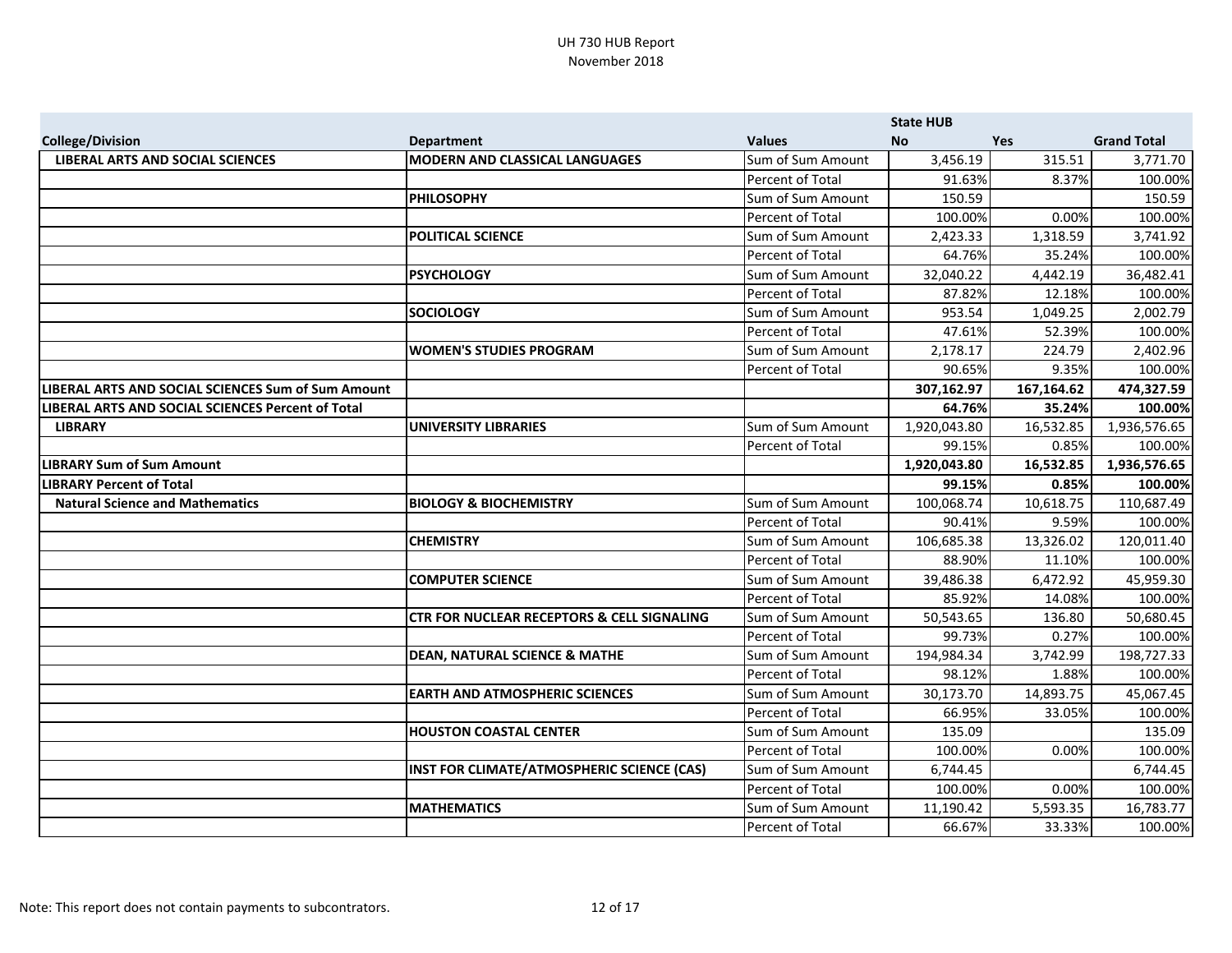|                                                   |                                        |                         | <b>State HUB</b> |           |                    |
|---------------------------------------------------|----------------------------------------|-------------------------|------------------|-----------|--------------------|
| <b>College/Division</b>                           | <b>Department</b>                      | <b>Values</b>           | <b>No</b>        | Yes       | <b>Grand Total</b> |
| <b>Natural Science and Mathematics</b>            | <b>PHYSICS</b>                         | Sum of Sum Amount       | 33,166.75        | 2,350.05  | 35,516.80          |
|                                                   |                                        | Percent of Total        | 93.38%           | 6.62%     | 100.00%            |
| Natural Science and Mathematics Sum of Sum Amount |                                        |                         | 573,178.90       | 57,134.63 | 630,313.53         |
| Natural Science and Mathematics Percent of Total  |                                        |                         | 90.94%           | 9.06%     | 100.00%            |
| <b>Optometry</b>                                  | <b>DEAN, OPTOMETRY</b>                 | Sum of Sum Amount       | 9,529.54         | 4,259.10  | 13,788.64          |
|                                                   |                                        | Percent of Total        | 69.11%           | 30.89%    | 100.00%            |
|                                                   | <b>OPT VISION SCIENCES</b>             | Sum of Sum Amount       | 72,535.06        | 1,414.85  | 73,949.91          |
|                                                   |                                        | Percent of Total        | 98.09%           | 1.91%     | 100.00%            |
|                                                   | <b>OPTOMETRY CLINIC</b>                | Sum of Sum Amount       | 524,489.44       | 6,665.44  | 531,154.88         |
|                                                   |                                        | Percent of Total        | 98.75%           | 1.25%     | 100.00%            |
| <b>Optometry Sum of Sum Amount</b>                |                                        |                         | 606,554.04       | 12,339.39 | 618,893.43         |
| <b>Optometry Percent of Total</b>                 |                                        |                         | 98.01%           | 1.99%     | 100.00%            |
| <b>PHARMACY</b>                                   | <b>DEAN, PHARMACY</b>                  | Sum of Sum Amount       | 176,818.91       | 9,773.28  | 186,592.19         |
|                                                   |                                        | Percent of Total        | 94.76%           | 5.24%     | 100.00%            |
|                                                   | <b>EXPERIENTIAL PROGRAMS</b>           | Sum of Sum Amount       | 1,649.39         |           | 1,649.39           |
|                                                   |                                        | <b>Percent of Total</b> | 100.00%          | 0.00%     | 100.00%            |
|                                                   | <b>INSTITUTE OF COMMUNITY HEALTH</b>   | Sum of Sum Amount       | 872.75           |           | 872.75             |
|                                                   |                                        | Percent of Total        | 100.00%          | 0.00%     | 100.00%            |
|                                                   | PHAR HEALTH OUTCOMES & POLICY          | Sum of Sum Amount       | 13,136.65        | 3,815.57  | 16,952.22          |
|                                                   |                                        | Percent of Total        | 77.49%           | 22.51%    | 100.00%            |
|                                                   | PHARM PRACTICE & TRANS RESEARCH        | Sum of Sum Amount       | 18,779.31        | 5,161.72  | 23,941.03          |
|                                                   |                                        | Percent of Total        | 78.44%           | 21.56%    | 100.00%            |
|                                                   | PHARMACOLOGICAL & PHARMACEUTIC         | Sum of Sum Amount       | 73,148.45        | 8,351.55  | 81,500.00          |
|                                                   |                                        | Percent of Total        | 89.75%           | 10.25%    | 100.00%            |
|                                                   | <b>STUDENT SERVICES PHARMACY</b>       | Sum of Sum Amount       |                  | 794.19    | 794.19             |
|                                                   |                                        | Percent of Total        | 0.00%            | 100.00%   | 100.00%            |
| <b>PHARMACY Sum of Sum Amount</b>                 |                                        |                         | 284,405.46       | 27,896.31 | 312,301.77         |
| <b>PHARMACY Percent of Total</b>                  |                                        |                         | 91.07%           | 8.93%     | 100.00%            |
| Research                                          | <b>ENERGY LAB</b>                      | Sum of Sum Amount       | 2,614.93         | 1,808.21  | 4,423.14           |
|                                                   |                                        | <b>Percent of Total</b> | 59.12%           | 40.88%    | 100.00%            |
|                                                   | <b>HOUSTON PETROLEUM RESEARCH</b>      | Sum of Sum Amount       | 786.74           |           | 786.74             |
|                                                   |                                        | Percent of Total        | 100.00%          | 0.00%     | 100.00%            |
|                                                   | ADVANCED MANUFACTURING INSTITUTE (AMI) | Sum of Sum Amount       | 10,213.28        |           | 10,213.28          |
|                                                   |                                        | Percent of Total        | 100.00%          | 0.00%     | 100.00%            |
|                                                   | <b>ANIMAL CARE OPERATIONS</b>          | Sum of Sum Amount       | 22,862.09        | 6,617.78  | 29,479.87          |
|                                                   |                                        | Percent of Total        | 77.55%           | 22.45%    | 100.00%            |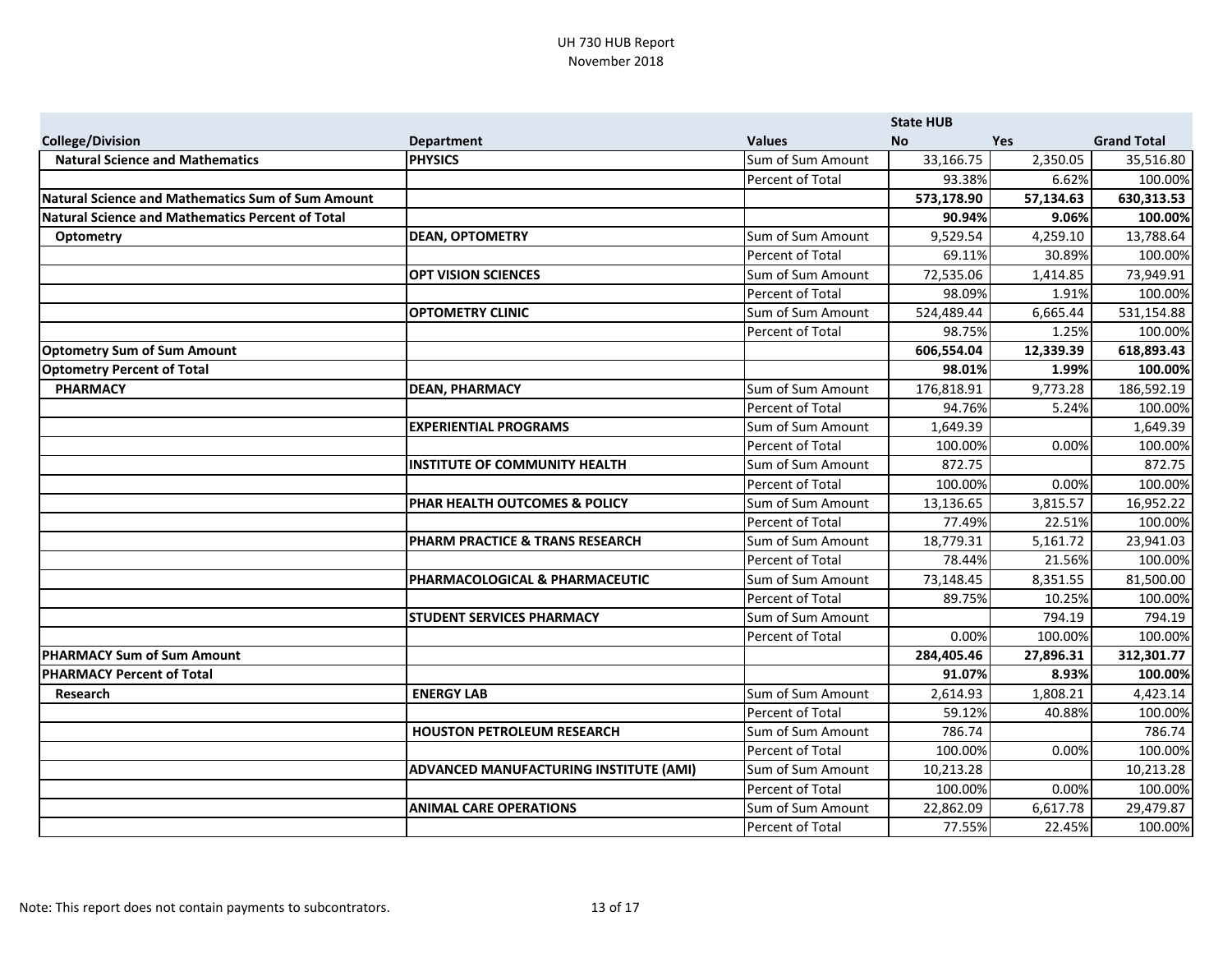|                                   |                                                     |                   | <b>State HUB</b> |           |                    |
|-----------------------------------|-----------------------------------------------------|-------------------|------------------|-----------|--------------------|
| <b>College/Division</b>           | <b>Department</b>                                   | <b>Values</b>     | <b>No</b>        | Yes       | <b>Grand Total</b> |
| <b>Research</b>                   | <b>CENTER FOR ADVANCED COMPUTING &amp; DATA SYS</b> | Sum of Sum Amount | 2,747.06         |           | 2,747.06           |
|                                   |                                                     | Percent of Total  | 100.00%          | 0.00%     | 100.00%            |
|                                   | <b>CENTER FOR INNOVATION &amp; PARTNERSHIP</b>      | Sum of Sum Amount | 31.98            | 13,006.38 | 13,038.36          |
|                                   |                                                     | Percent of Total  | 0.25%            | 99.75%    | 100.00%            |
|                                   | <b>DOR COMMUNICATIONS</b>                           | Sum of Sum Amount |                  | 1,435.21  | 1,435.21           |
|                                   |                                                     | Percent of Total  | 0.00%            | 100.00%   | 100.00%            |
|                                   | <b>ENVIRONMENT HEALTH &amp; LIFE SAFETY</b>         | Sum of Sum Amount | 35,456.17        |           | 35,456.17          |
|                                   |                                                     | Percent of Total  | 100.00%          | 0.00%     | 100.00%            |
|                                   | <b>GRANTS AND CONTRACTS</b>                         | Sum of Sum Amount | 16,256.06        | 8,579.95  | 24,836.01          |
|                                   |                                                     | Percent of Total  | 65.45%           | 34.55%    | 100.00%            |
|                                   | <b>HEALTH RESEARCH INSTITUTE</b>                    | Sum of Sum Amount | 5,464.73         | 1,546.79  | 7,011.52           |
|                                   |                                                     | Percent of Total  | 77.94%           | 22.06%    | 100.00%            |
|                                   | OFFICE OF INTELLECTUAL PROPERTY MGMT                | Sum of Sum Amount | 123,252.82       | 486.63    | 123,739.45         |
|                                   |                                                     | Percent of Total  | 99.61%           | 0.39%     | 100.00%            |
|                                   | <b>RESEARCH</b>                                     | Sum of Sum Amount | 17,939.40        |           | 17,939.40          |
|                                   |                                                     | Percent of Total  | 100.00%          | 0.00%     | 100.00%            |
|                                   | <b>RESEARCH ADMINISTRATION</b>                      | Sum of Sum Amount | 42,394.18        |           | 42,394.18          |
|                                   |                                                     | Percent of Total  | 100.00%          | 0.00%     | 100.00%            |
|                                   | <b>RESEARCH INFORMATION CENTER</b>                  | Sum of Sum Amount | 2,222.12         | 16.53     | 2,238.65           |
|                                   |                                                     | Percent of Total  | 99.26%           | 0.74%     | 100.00%            |
|                                   | RESEARCH POLICIES/COMPLIANCE/COMMITTEES             | Sum of Sum Amount | 1,614.06         | 4,288.46  | 5,902.52           |
|                                   |                                                     | Percent of Total  | 27.35%           | 72.65%    | 100.00%            |
|                                   | <b>TIMES</b>                                        | Sum of Sum Amount | 23,955.86        | 2,898.71  | 26,854.57          |
|                                   |                                                     | Percent of Total  | 89.21%           | 10.79%    | 100.00%            |
|                                   | TX CTR SUPERCONDUCTIVITY AT UH                      | Sum of Sum Amount | 46,032.63        | 1,250.05  | 47,282.68          |
|                                   |                                                     | Percent of Total  | 97.36%           | 2.64%     | 100.00%            |
| <b>Research Sum of Sum Amount</b> |                                                     |                   | 353,844.11       | 41,934.70 | 395,778.81         |
| <b>Research Percent of Total</b>  |                                                     |                   | 89.40%           | 10.60%    | 100.00%            |
| <b>STUDENT AFFAIRS</b>            | <b>ADMISSIONS</b>                                   | Sum of Sum Amount | 65,534.78        | 31,869.11 | 97,403.89          |
|                                   |                                                     | Percent of Total  | 67.28%           | 32.72%    | 100.00%            |
|                                   | <b>CAMPUS RECREATION</b>                            | Sum of Sum Amount | 62,906.54        | 1,725.48  | 64,632.02          |
|                                   |                                                     | Percent of Total  | 97.33%           | 2.67%     | 100.00%            |
|                                   | <b>CAMPUS SOLUTIONS SERVICES</b>                    | Sum of Sum Amount | 34,205.35        | 59,553.03 | 93,758.38          |
|                                   |                                                     | Percent of Total  | 36.48%           | 63.52%    | 100.00%            |
|                                   | <b>CENTER FOR DIVERSITY &amp; INCLUSION</b>         | Sum of Sum Amount | 2,335.57         |           | 2,335.57           |
|                                   |                                                     | Percent of Total  | 100.00%          | 0.00%     | 100.00%            |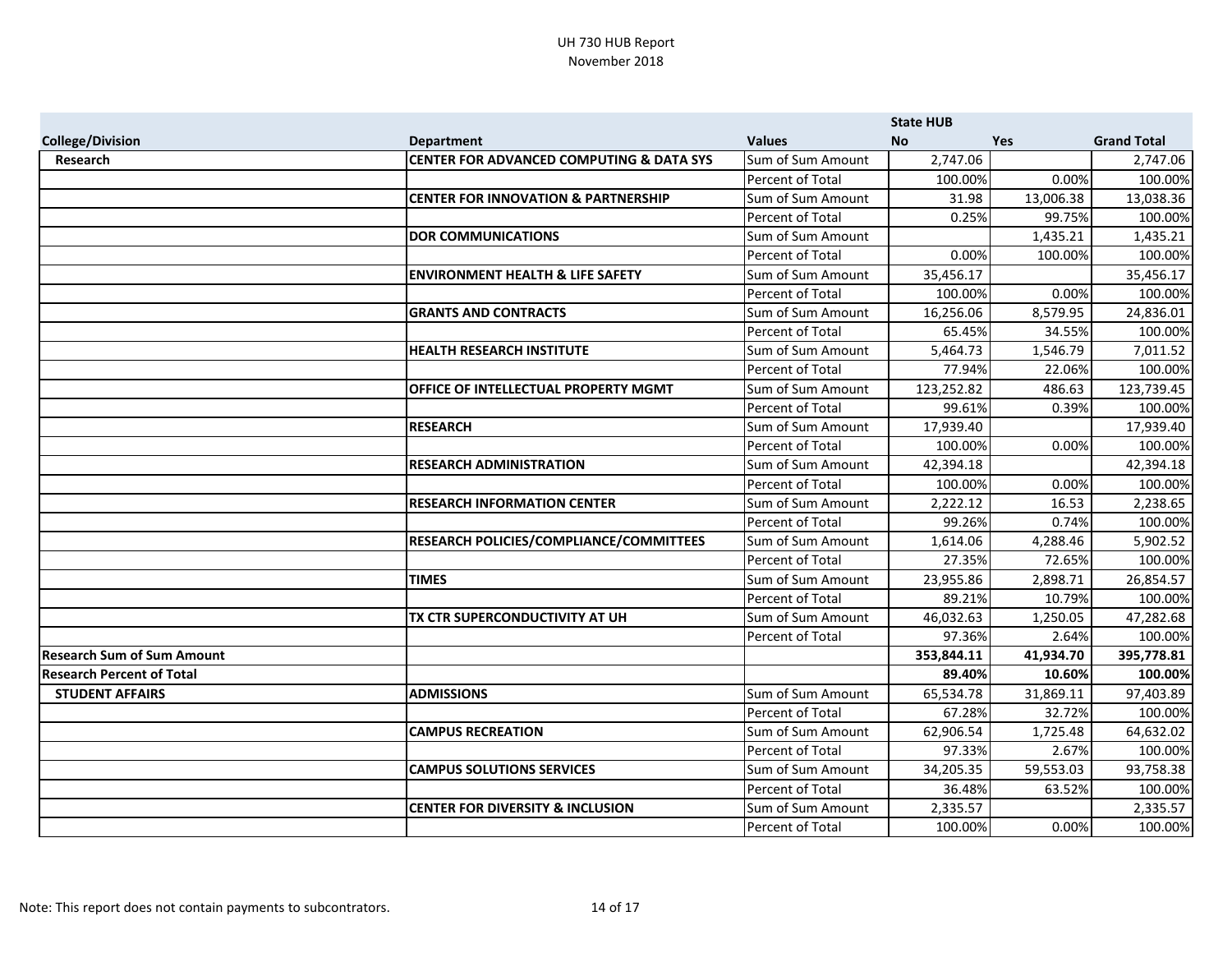|                         |                                                  |                   | <b>State HUB</b> |            |                    |
|-------------------------|--------------------------------------------------|-------------------|------------------|------------|--------------------|
| <b>College/Division</b> | <b>Department</b>                                | <b>Values</b>     | <b>No</b>        | <b>Yes</b> | <b>Grand Total</b> |
| <b>STUDENT AFFAIRS</b>  | <b>CENTER FOR FRATERNITY &amp; SORORITY LIFE</b> | Sum of Sum Amount | 4,087.54         | 30.70      | 4,118.24           |
|                         |                                                  | Percent of Total  | 99.25%           | 0.75%      | 100.00%            |
|                         | <b>CENTER FOR STUDENT INVOLVEMENT</b>            | Sum of Sum Amount | 5,576.00         | 448.47     | 6,024.47           |
|                         |                                                  | Percent of Total  | 92.56%           | 7.44%      | 100.00%            |
|                         | <b>CENTER FOR STUDENT MEDIA</b>                  | Sum of Sum Amount | 29,511.96        | 138.30     | 29,650.26          |
|                         |                                                  | Percent of Total  | 99.53%           | 0.47%      | 100.00%            |
|                         | <b>CENTER FOR STUDENTS W/DISABILITIES</b>        | Sum of Sum Amount | 42,170.48        | 49,837.50  | 92,007.98          |
|                         |                                                  | Percent of Total  | 45.83%           | 54.17%     | 100.00%            |
|                         | <b>CHILDREN'S LEARNING CENTER</b>                | Sum of Sum Amount | 9,793.09         | 1,364.16   | 11,157.25          |
|                         |                                                  | Percent of Total  | 87.77%           | 12.23%     | 100.00%            |
|                         | <b>COUGARS IN RECOVERY</b>                       | Sum of Sum Amount | 1,968.35         | 265.45     | 2,233.80           |
|                         |                                                  | Percent of Total  | 88.12%           | 11.88%     | 100.00%            |
|                         | <b>COUNSELING AND PSYCH SVCS</b>                 | Sum of Sum Amount | 1,872.82         | 22,311.52  | 24,184.34          |
|                         |                                                  | Percent of Total  | 7.74%            | 92.26%     | 100.00%            |
|                         | <b>DEAN OF STUDENTS</b>                          | Sum of Sum Amount | 1,990.03         | 3,126.10   | 5,116.13           |
|                         |                                                  | Percent of Total  | 38.90%           | 61.10%     | 100.00%            |
|                         | <b>ENROLLMENT MANAGEMENT SERVICES</b>            | Sum of Sum Amount | 3,682.47         |            | 3,682.47           |
|                         |                                                  | Percent of Total  | 100.00%          | 0.00%      | 100.00%            |
|                         | <b>LGBTQ RESOURCE CENTER</b>                     | Sum of Sum Amount | 112.08           | 15.33      | 127.41             |
|                         |                                                  | Percent of Total  | 87.97%           | 12.03%     | 100.00%            |
|                         | OFFICE OF THE UNIVERSITY REGISTRAR               | Sum of Sum Amount | 18,688.16        | 198.20     | 18,886.36          |
|                         |                                                  | Percent of Total  | 98.95%           | 1.05%      | 100.00%            |
|                         | <b>SCHOLARSHIPS AND FINANCIAL AID</b>            | Sum of Sum Amount | 3,160.81         | 312.76     | 3,473.57           |
|                         |                                                  | Percent of Total  | 91.00%           | 9.00%      | 100.00%            |
|                         | <b>STU COMMUNICATION &amp; MARKETING</b>         | Sum of Sum Amount | 705.79           | 234.17     | 939.96             |
|                         |                                                  | Percent of Total  | 75.09%           | 24.91%     | 100.00%            |
|                         | <b>STUDENT AFFAIRS</b>                           | Sum of Sum Amount | 1,480.17         | 365.76     | 1,845.93           |
|                         |                                                  | Percent of Total  | 80.19%           | 19.81%     | 100.00%            |
|                         | <b>STUDENT AFFAIRS BUSINESS SERVICES</b>         | Sum of Sum Amount | 1,398.70         | 5,282.28   | 6,680.98           |
|                         |                                                  | Percent of Total  | 20.94%           | 79.06%     | 100.00%            |
|                         | <b>STUDENT CENTER</b>                            | Sum of Sum Amount | 14,980.09        | 1,082.24   | 16,062.33          |
|                         |                                                  | Percent of Total  | 93.26%           | 6.74%      | 100.00%            |
|                         | <b>STUDENT HEALTH CENTER</b>                     | Sum of Sum Amount | 91,407.12        | 100,591.97 | 191,999.09         |
|                         |                                                  | Percent of Total  | 47.61%           | 52.39%     | 100.00%            |
|                         | <b>STUDENT HOUSING - RESID LIFE</b>              | Sum of Sum Amount | 102,396.82       | 2,322.17   | 104,718.99         |
|                         |                                                  | Percent of Total  | 97.78%           | 2.22%      | 100.00%            |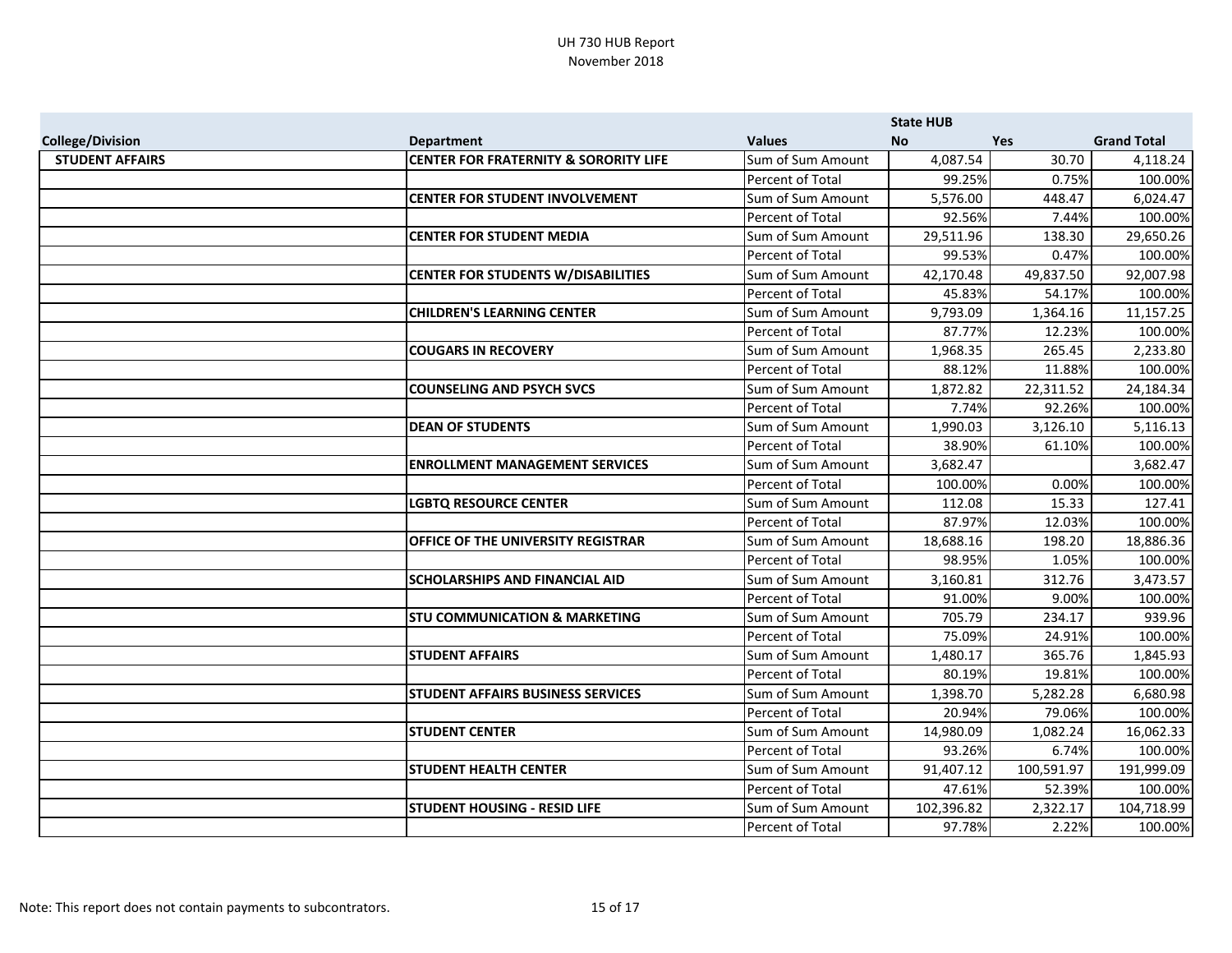|                                                    |                                           |                         | <b>State HUB</b> |            |                    |
|----------------------------------------------------|-------------------------------------------|-------------------------|------------------|------------|--------------------|
| <b>College/Division</b>                            | <b>Department</b>                         | <b>Values</b>           | <b>No</b>        | Yes        | <b>Grand Total</b> |
| <b>STUDENT AFFAIRS</b>                             | <b>UNIVERSITY CAREER SERVICES</b>         | Sum of Sum Amount       | 5,648.87         | 2,691.36   | 8,340.23           |
|                                                    |                                           | Percent of Total        | 67.73%           | 32.27%     | 100.00%            |
|                                                    | <b>URBAN EXPERIENCE VPSA</b>              | Sum of Sum Amount       | 2,418.19         | 3,949.59   | 6,367.78           |
|                                                    |                                           | Percent of Total        | 37.98%           | 62.02%     | 100.00%            |
|                                                    | <b>VETERAN SERVICES</b>                   | Sum of Sum Amount       | 1,029.92         |            | 1,029.92           |
|                                                    |                                           | Percent of Total        | 100.00%          | 0.00%      | 100.00%            |
|                                                    | <b>WELLNESS CENTER</b>                    | Sum of Sum Amount       | 451.32           | 254.53     | 705.85             |
|                                                    |                                           | Percent of Total        | 63.94%           | 36.06%     | 100.00%            |
|                                                    | <b>WOMEN &amp; GENDER RESOURCE CENTER</b> | Sum of Sum Amount       | 106.00           | 67.17      | 173.17             |
|                                                    |                                           | Percent of Total        | 61.21%           | 38.79%     | 100.00%            |
| <b>STUDENT AFFAIRS Sum of Sum Amount</b>           |                                           |                         | 509,619.02       | 288,037.35 | 797,656.37         |
| <b>STUDENT AFFAIRS Percent of Total</b>            |                                           |                         | 63.89%           | 36.11%     | 100.00%            |
| <b>Technology</b>                                  | <b>CONSTRUCTION MANAGEMENT</b>            | Sum of Sum Amount       | 13,528.16        | 1,225.58   | 14,753.74          |
|                                                    |                                           | Percent of Total        | 91.69%           | 8.31%      | 100.00%            |
|                                                    | <b>CTR FOR INFO SCRTY, RES &amp; EDU</b>  | Sum of Sum Amount       | 15,000.00        |            | 15,000.00          |
|                                                    |                                           | Percent of Total        | 100.00%          | 0.00%      | 100.00%            |
|                                                    | <b>DEAN, TECHNOLOGY</b>                   | Sum of Sum Amount       | 38,744.95        | 28,345.79  | 67,090.74          |
|                                                    |                                           | Percent of Total        | 57.75%           | 42.25%     | 100.00%            |
|                                                    | <b>ENGINEERING TECHNOLOGY</b>             | Sum of Sum Amount       | 30,030.79        | 8,588.87   | 38,619.66          |
|                                                    |                                           | Percent of Total        | 77.76%           | 22.24%     | 100.00%            |
|                                                    | HUMAN DEVELOP AND CONSUMER SCI            | Sum of Sum Amount       | 574.00           | 2,451.89   | 3,025.89           |
|                                                    |                                           | Percent of Total        | 18.97%           | 81.03%     | 100.00%            |
|                                                    | <b>INFORMATION &amp; LOGISTICS TECH</b>   | Sum of Sum Amount       | 1,245.47         | 1,479.40   | 2,724.87           |
|                                                    |                                           | Percent of Total        | 45.71%           | 54.29%     | 100.00%            |
| Technology Sum of Sum Amount                       |                                           |                         | 99,123.37        | 42,091.53  | 141,214.90         |
| <b>Technology Percent of Total</b>                 |                                           |                         | 70.19%           | 29.81%     | 100.00%            |
| Univ Marketing, Comm & Media Rel                   | MARKETING-UNIV MKT, COMM & MEDIA REL      | Sum of Sum Amount       | 62,269.00        | 5,600.00   | 67,869.00          |
|                                                    |                                           | <b>Percent of Total</b> | 91.75%           | 8.25%      | 100.00%            |
|                                                    | VC/VP UNIV MKTG, COMM & MEDIA REL         | Sum of Sum Amount       | 34,256.15        | 4,142.09   | 38,398.24          |
|                                                    |                                           | Percent of Total        | 89.21%           | 10.79%     | 100.00%            |
| Univ Marketing, Comm & Media Rel Sum of Sum Amount |                                           |                         | 96,525.15        | 9,742.09   | 106,267.24         |
| Univ Marketing, Comm & Media Rel Percent of Total  |                                           |                         | 90.83%           | 9.17%      | 100.00%            |
| <b>University Advancement</b>                      | <b>ALUMNI RELATIONS</b>                   | Sum of Sum Amount       | 253.25           | 73.55      | 326.80             |
|                                                    |                                           | Percent of Total        | 77.49%           | 22.51%     | 100.00%            |
|                                                    | <b>ANNUAL GIVING</b>                      | Sum of Sum Amount       | 5,364.00         |            | 5,364.00           |
|                                                    |                                           | Percent of Total        | 100.00%          | 0.00%      | 100.00%            |